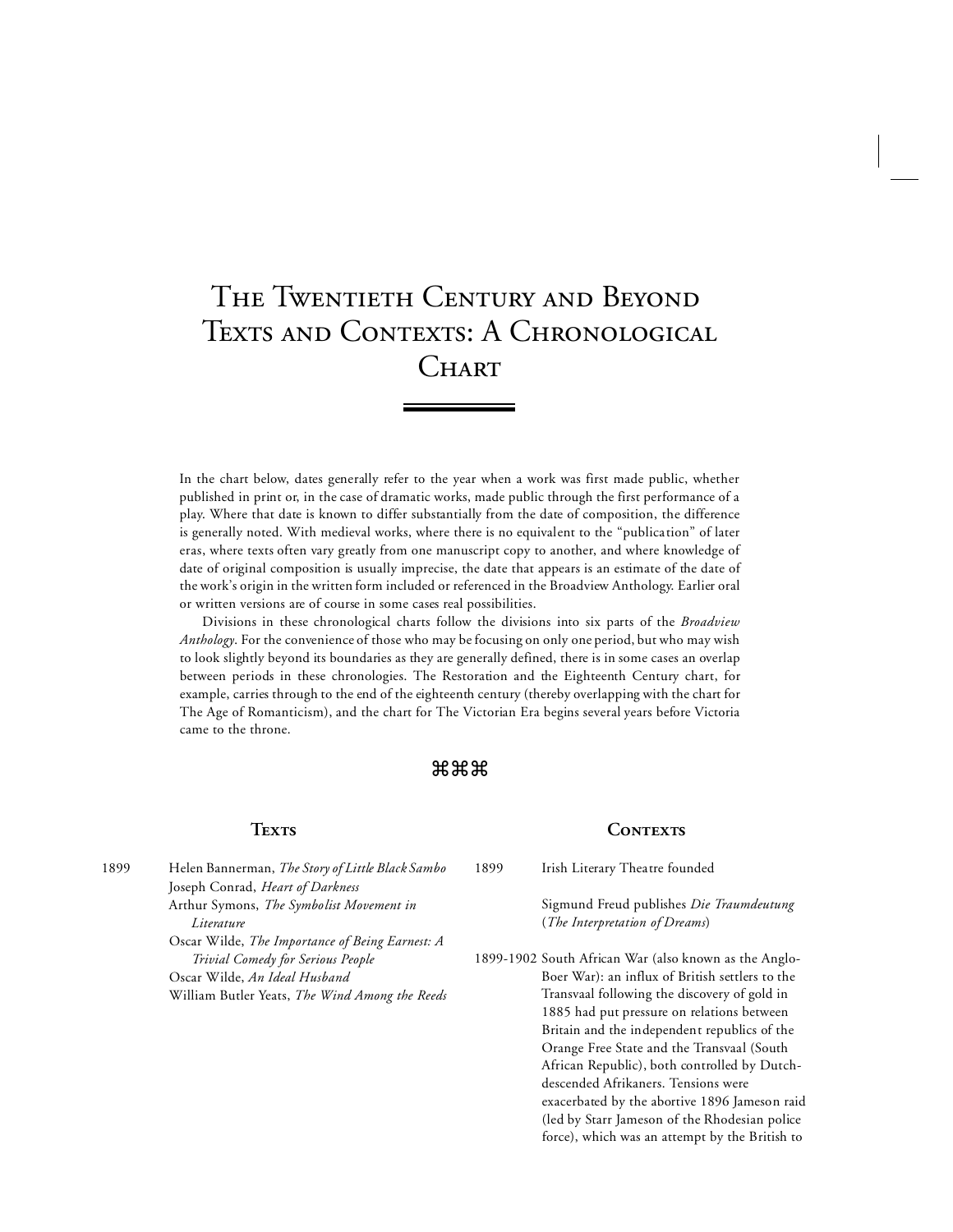#### 2 THE TWENTIETH CENTURY AND BEYOND

|      |                                                                                                                                                                                                                                                                                                                                                                                                                                                                                                                                                                                                                                                                 |      | incite expatriate British workers in the Transvaal<br>to rebel against the local government. In the war<br>itself, the British suffered several embarrassing<br>defeats (leading many in Britain to question the<br>government's colonial strategy) before finally<br>overcoming the Afrikaner forces. The two<br>republics were incorporated into the British<br>Empire at war's end, but in 1912 South Africa<br>was granted largely autonomous status as a<br>dominion        |
|------|-----------------------------------------------------------------------------------------------------------------------------------------------------------------------------------------------------------------------------------------------------------------------------------------------------------------------------------------------------------------------------------------------------------------------------------------------------------------------------------------------------------------------------------------------------------------------------------------------------------------------------------------------------------------|------|----------------------------------------------------------------------------------------------------------------------------------------------------------------------------------------------------------------------------------------------------------------------------------------------------------------------------------------------------------------------------------------------------------------------------------------------------------------------------------|
| 1900 | Winston Churchill, London to Ladysmith via<br>Pretoria<br>Joseph Conrad, Lord Jim<br>H.G. Wells, Love and Mr. Lewisham                                                                                                                                                                                                                                                                                                                                                                                                                                                                                                                                          | 1900 | Boxer Rebellion: this uprising in northern China<br>was led by the Righteous Harmony Society<br>(nicknamed the Boxers by Westerners), who<br>were protesting the degree to which citizens and<br>companies from Britain and other Western<br>countries were given favorable treatment by the<br>Qing dynasty. For some months the foreign<br>compound in Beijing was under siege, but by<br>year's end the rebellion had been suppressed<br>(and numerous reprisals carried out) |
| 1901 | Miles Franklin, My Brilliant Career<br>Rudyard Kipling, Kim<br>H.G. Wells, The First Men in the Moon                                                                                                                                                                                                                                                                                                                                                                                                                                                                                                                                                            | 1901 | Queen Victoria dies; Edward VII succeeds to<br>the throne                                                                                                                                                                                                                                                                                                                                                                                                                        |
|      |                                                                                                                                                                                                                                                                                                                                                                                                                                                                                                                                                                                                                                                                 |      | First wireless communication across the Atlantic                                                                                                                                                                                                                                                                                                                                                                                                                                 |
|      |                                                                                                                                                                                                                                                                                                                                                                                                                                                                                                                                                                                                                                                                 |      | Factory Act forbids the employment in factories<br>or workshops of children under the age of 12                                                                                                                                                                                                                                                                                                                                                                                  |
|      |                                                                                                                                                                                                                                                                                                                                                                                                                                                                                                                                                                                                                                                                 |      | Commonwealth of Australia formed                                                                                                                                                                                                                                                                                                                                                                                                                                                 |
| 1902 | Joseph Conrad, Youth<br>Arthur Conan Doyle, The Hound of the Baskervilles<br>Rudyard Kipling, Just So Stories for Little Children<br>Alice Meynell, Later Poems<br>E(dith) Nesbit, Five Children and It<br>Beatrix Potter, The Tales of Peter Rabbit<br>Bernard Shaw, Mrs. Warren's Profession (first<br>private performance, Stage Society. Shaw<br>completed the original version of the play in<br>1892; it was first published [in Plays Pleasant<br>and Unpleasant] in 1898, and first<br>performed publicly [and subsequently<br>banned] in New York, 1905. The Lord<br>Chamberlain's ban on its public<br>performance in Britain was removed in<br>1924) |      |                                                                                                                                                                                                                                                                                                                                                                                                                                                                                  |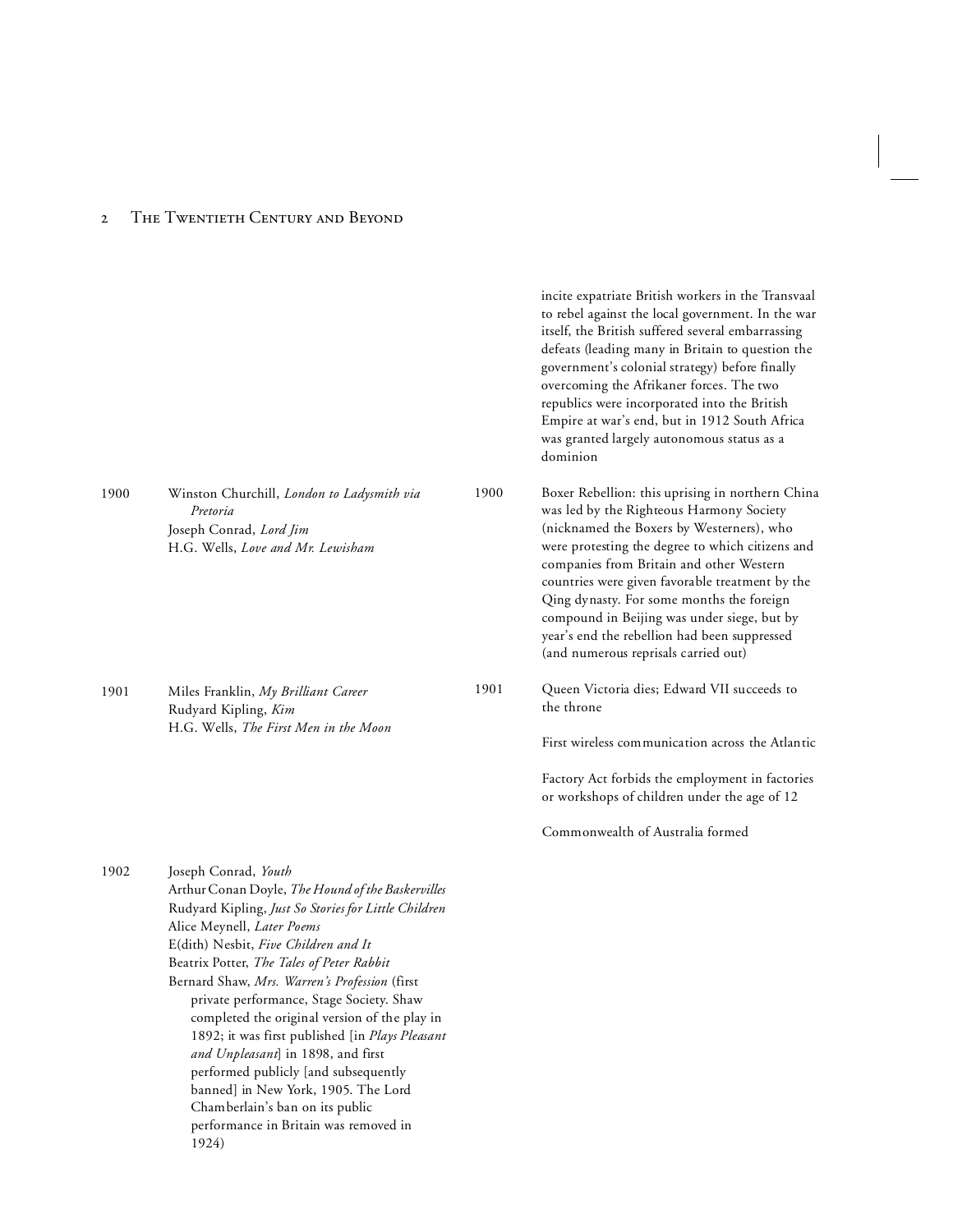#### TEXTS AND CONTEXTS 3

1903 Samuel Butler, *The Way of All Flesh* Joseph Conrad, *Typhoon and Other Stories*

1904 J.M. Barrie, *Peter Pan: The Boy Who Would Not Grow Up* Aubrey Beardsley, *Under the Hill* (unexpurgated version published as *The Story of Venus and Tannhauser* in 1907) A.C. Bradley, *Shakespearean Tragedy* G.K. Chesterton, *The Napoleon of Notting Hill*

Joseph Conrad, *Nostromo: A Tale of the Seaboard* Sara Jeannette Duncan, *The Imperialist* Thomas Hardy, *The Dynasts: A Drama of the Napoleonic Wars* (first part; third and final part published in 1908) W.H. Hudson, *Green Mansions* "Saki" (Hector Hugh Munro), *Reginald*

1905 Ernest Dowson, *The Poems of Ernest Dowson*

Arthur Conan Doyle, *The Return of Sherlock Holmes* Bernard Shaw, *Major Barbara* H.G. Wells, *Kipps: The Story of a Simple Soul*

1906 H.W. Fowler and F.G. Fowler, *The King's English* John Galsworthy, *The Man of Property* E(dith) Nesbit, *The Railway Children*

1907 Joseph Conrad, *The Secret Agent* J.M. Synge, *The Aran Islands* J.M. Synge, *The Playboy of the Western World* 1903 Women's Social and Political Union (known as the "suffragettes") formed as a more militant breakaway group from the National Union of Women's Suffrage Societies

> Orville and Wilbur Wright achieve a sustained flight in a power-driven airplane

1905 The Imperial Guard of Russia attacks a peaceful crowd of strikers and other demonstrators on "Bloody Sunday," killing approximately 1,000, injuring thousands more, and sparking an attempted revolution throughout the Russian Empire against the rule of Czar Nicholas II

> Aliens Act of 1905 implements measures designed to deter Jewish immigration

Albert Einstein formulates his Theory of Special Relativity

1907 Rudyard Kipling becomes the first British winner of the Nobel Prize for Literature

> Robert Baden-Powell founds the Boy Scouts; the Girl Guides are founded two years later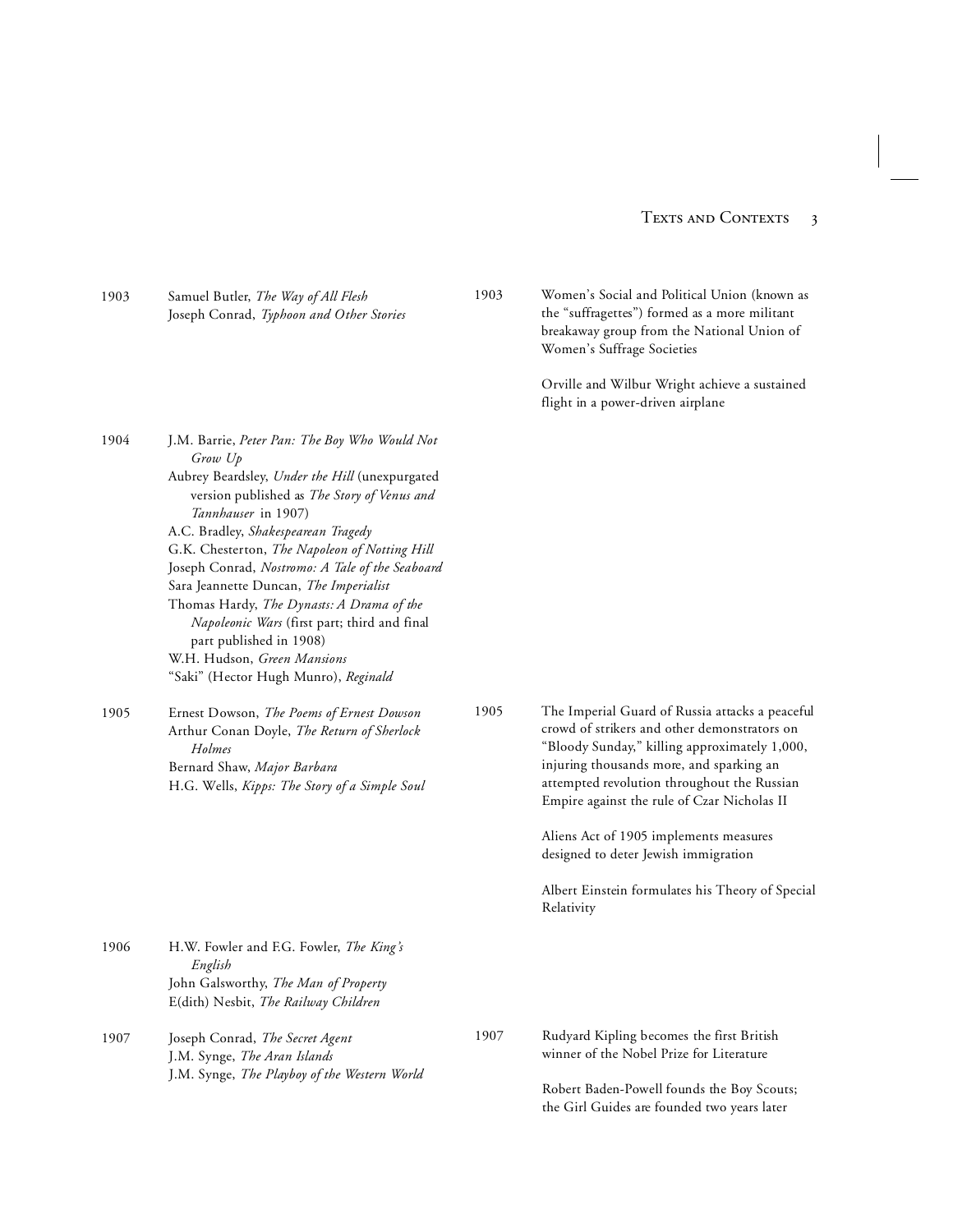| 1908 | Arnold Bennett, The Old Wives' Tale<br>E.M. Forster, A Room with a View<br>Kenneth Grahame, The Wind in the Willows<br>Lucy Maud Montgomery, Anne of Green Gables | 1908 | Olympic Games in London                                                                                                                                                                                                                                                                                                                                                  |
|------|-------------------------------------------------------------------------------------------------------------------------------------------------------------------|------|--------------------------------------------------------------------------------------------------------------------------------------------------------------------------------------------------------------------------------------------------------------------------------------------------------------------------------------------------------------------------|
|      |                                                                                                                                                                   | 1909 | People's budget introduced by the Liberal<br>government of Prime Minister Herbert Asquith<br>and Chancellor of the Exchequer David Lloyd<br>George. This budget was revolutionary in its<br>measures to redistribute wealth more equitably<br>in British society; its provisions included a<br>graduated income tax-a measure that was<br>rejected by the House of Lords |
|      |                                                                                                                                                                   |      | Hunger strike by imprisoned suffrage activists                                                                                                                                                                                                                                                                                                                           |
|      |                                                                                                                                                                   |      | Ford Motor Company begins production of the<br>Model T                                                                                                                                                                                                                                                                                                                   |
| 1910 | E.M. Forster, Howards End<br>Bertrand Russell and A.N. Whitehead, Principia                                                                                       | 1910 | Landmark exhibition of post-impressionist art in<br>London, organized by Roger Fry                                                                                                                                                                                                                                                                                       |
|      | Mathematica<br>H.G. Wells, The History of Mr. Polly                                                                                                               |      | Union of South Africa granted dominion status                                                                                                                                                                                                                                                                                                                            |
|      |                                                                                                                                                                   |      | Edward VII dies; George V comes to the throne                                                                                                                                                                                                                                                                                                                            |
| 1911 | G.K. Chesterton, The Innocence of Father Brown<br>Katherine Mansfield, In a German Pension                                                                        | 1911 | Health and unemployment insurance<br>introduced through the National Insurance Act                                                                                                                                                                                                                                                                                       |
|      | Mary Ward, The Case of Richard Meynell                                                                                                                            |      | Constitutional crisis over the power of the<br>House of Lords results in the Parliament Act,<br>restricting the Lords' power to veto House of<br>Commons legislation                                                                                                                                                                                                     |
|      |                                                                                                                                                                   |      | Q'ing dynasty (the last monarchy in China)<br>overthrown in a revolution led by Sun Yat-sen; a<br>new republic is established                                                                                                                                                                                                                                            |
| 1912 | William Archer, Play-Making                                                                                                                                       | 1912 | Major suffragette demonstrations in London                                                                                                                                                                                                                                                                                                                               |
|      | Stephen Leacock, Sunshine Sketches of a Little<br>Town<br>Isaac Rosenberg, Night and Day                                                                          |      | Extension of copyright restrictions in Britain to<br>fifty years after the death of the author                                                                                                                                                                                                                                                                           |
|      | Saki, The Unbearable Bassington<br>May Sinclair, Feminism                                                                                                         |      | Norwegian expedition led by Roald Amundsen<br>reaches the South Pole and returns safely; rival<br>expedition led by Robert Scott of Britain reaches<br>the Pole a month later, and all members of the                                                                                                                                                                    |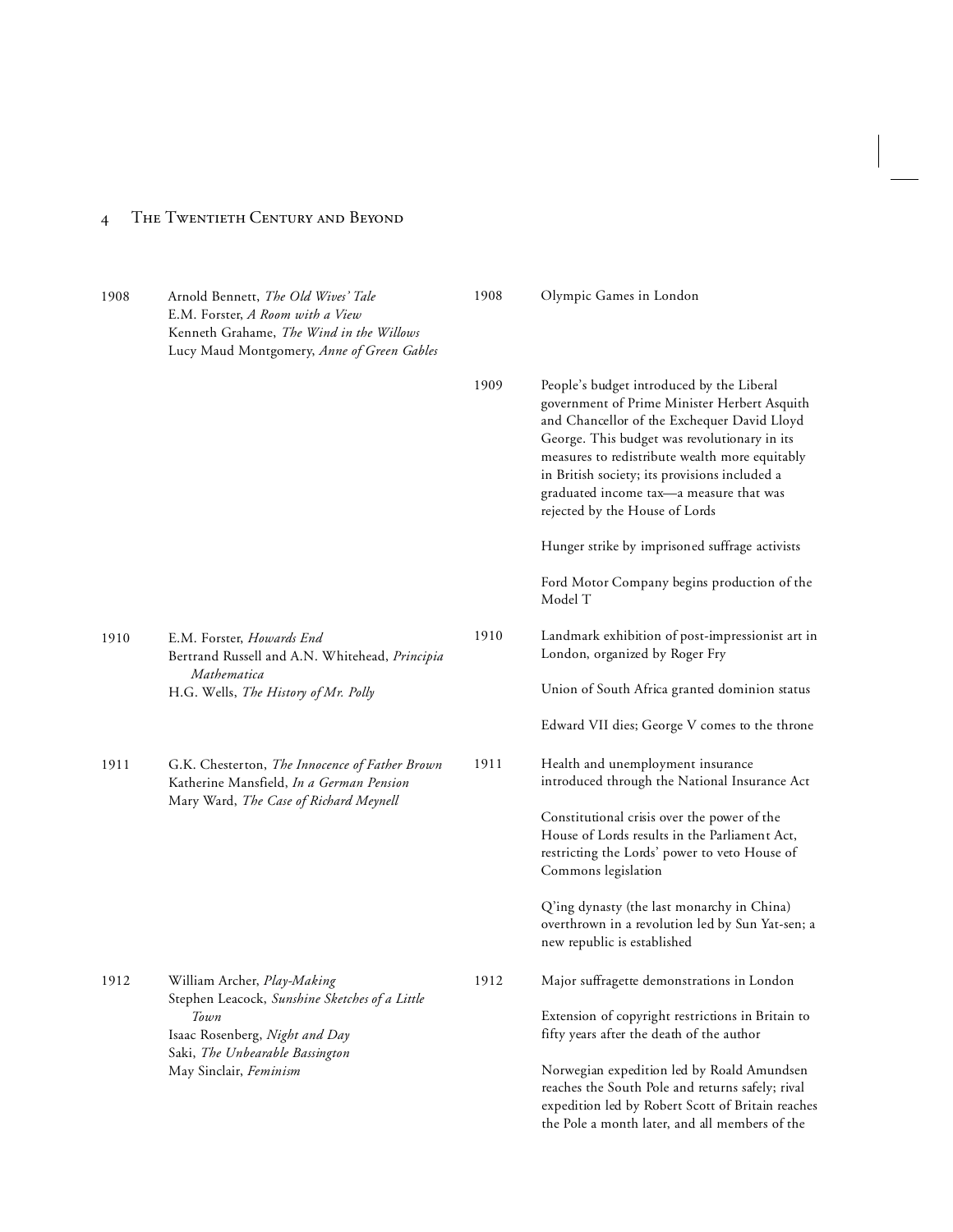|      |                                                                                                                                                                                                                                                                                                                     |      | expedition succumb to sickness and starvation as<br>they attempt to return                                                       |
|------|---------------------------------------------------------------------------------------------------------------------------------------------------------------------------------------------------------------------------------------------------------------------------------------------------------------------|------|----------------------------------------------------------------------------------------------------------------------------------|
| 1913 | J.M. Barrie, Quality Street<br>D.H. Lawrence, Love Poems and Others<br>D.H. Lawrence, Sons and Lovers                                                                                                                                                                                                               | 1913 | Bill providing for Irish Home Rule is passed<br>twice by the House of Commons and both<br>times defeated in the House of Lords   |
|      | Leonard Woolf, The Village in the Jungle                                                                                                                                                                                                                                                                            |      | First performance of Igor Stravinsky's<br>revolutionary ballet, The Rite of Spring                                               |
|      |                                                                                                                                                                                                                                                                                                                     |      | Suffragette Emily Davidson throws herself in<br>front of a horse ridden by King George V during<br>the Epsom Derby and is killed |
| 1914 | J.M. Barrie, The Admirable Crichton<br>Joseph Conrad, Chance                                                                                                                                                                                                                                                        | 1914 | Archduke Franz Ferdinand assassinated,<br>sparking the outbreak of World War I                                                   |
|      | James Joyce, Dubliners<br>first issue of Blast: Review of the Great English<br>Vortex (edited by Wyndham Lewis)<br>Bernard Shaw, Common Sense About the War<br>Bernard Shaw, Pygmalion (first performed in<br>English; performed in German in Vienna<br>the previous year)<br>H.G. Wells, The War That Will End War |      | First battle of Ypres                                                                                                            |
| 1915 | John Buchan, The Thirty-Nine Steps                                                                                                                                                                                                                                                                                  | 1915 | Coalition government formed in Britain                                                                                           |
|      | Joseph Conrad, Victory<br>Ford Madox Ford, The Good Soldier<br>D.H. Lawrence, The Rainbow<br>Somerset Maugham, Of Human Bondage<br>Alice Meynell, Poems on the War<br>Dorothy Richardson, Pointed Roofs (first<br>volume of the Pilgrimage series)<br>Virginia Woolf, The Voyage Out                                |      | Second battle of Ypres                                                                                                           |
| 1916 | John Buchan, Greenmantle                                                                                                                                                                                                                                                                                            | 1916 | Easter rising in Dublin                                                                                                          |
|      | Thomas Hardy, Selected Poems<br>James Joyce, Portrait of the Artist as a Young                                                                                                                                                                                                                                      |      | Battles of Verduyn and the Somme                                                                                                 |
|      | Man<br>Ada Leverson, Love at Second Sight<br>H.G. Wells, Mr. Britling Sees It Through                                                                                                                                                                                                                               |      | Evacuation of Australian and British forces from<br>Gallipoli in Turkey after a disastrous expedition                            |
|      | H.G. Wells, Easter                                                                                                                                                                                                                                                                                                  |      | First use of tanks in warfare                                                                                                    |
|      |                                                                                                                                                                                                                                                                                                                     |      | Establishment in India of Home Rule Leagues,<br>pressing for independence from British Colonial<br>Rule                          |
|      |                                                                                                                                                                                                                                                                                                                     |      | Carl Jung, Psychology of the Unconscious                                                                                         |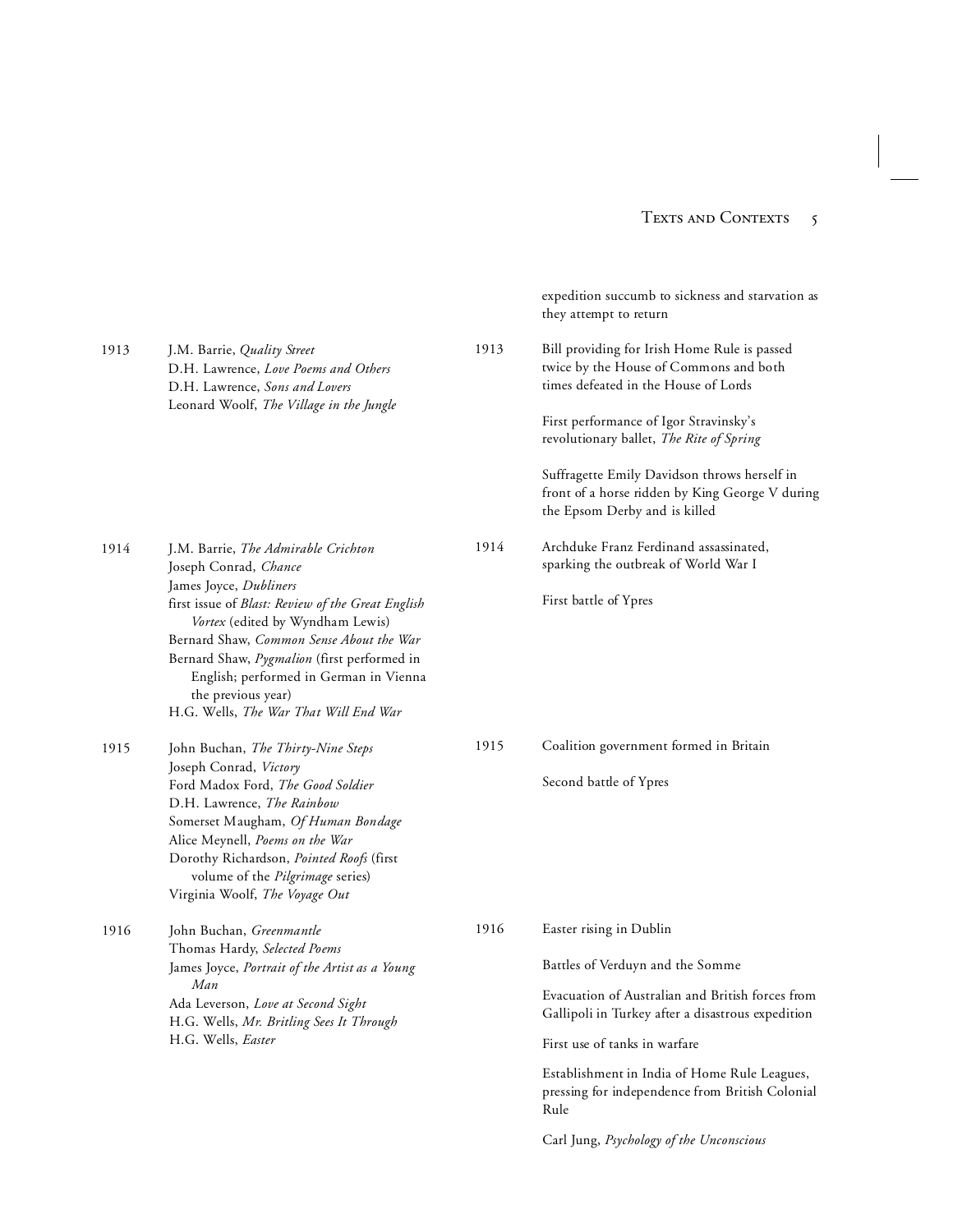| 1917 | Rupert Brooke, Selected Poems<br>T.S. Eliot, Prufrock and Other Observations<br>William Butler Yeats, The Wild Swans at Coole,<br>Other Verses, and a Play in Verse (revised<br>edition, containing additional poems-<br>notably "An Irish Airman Foresees His<br>Death"-published 1919)                                               | 1917 | February revolution overthrows Czar Nicholas<br>II in Russia; October revolution brings the<br>Bolsheviks to power<br>United States enters World War I                                                                                                                                                                                                                            |
|------|----------------------------------------------------------------------------------------------------------------------------------------------------------------------------------------------------------------------------------------------------------------------------------------------------------------------------------------|------|-----------------------------------------------------------------------------------------------------------------------------------------------------------------------------------------------------------------------------------------------------------------------------------------------------------------------------------------------------------------------------------|
| 1918 | Gerard Manley Hopkins, Poems of Gerard<br>Manley Hopkins<br>Marie Stopes, Married Love<br>Lytton Strachey, Eminent Victorians                                                                                                                                                                                                          | 1918 | Representation of the People Act extends the<br>vote to all men over 21, to women<br>householders, and to wives of householders who<br>are over the age of 30. In 1928, the franchise is<br>extended to all women above the age of 21<br>German spring offensive is stopped at the<br>Marne, turning the tide in the War<br>11 November Armistice brings an end to World<br>War I |
| 1919 | Joseph Conrad, The Arrow of Gold<br>T.S. Eliot, Poems<br>John Maynard Keynes, The Economic<br>Consequences of the Peace<br>Somerset Maugham, The Moon and Sixpence<br>Siegfried Sassoon, The War Poems of Siegfried<br>Sassoon<br>H.G. Wells, The Outline of History<br>P.G. Wodehouse, My Man Jeeves<br>Virginia Woolf, Night and Day | 1919 | Conflict in Ireland and the proclamation of an<br>Irish Free State<br>Treaty of Versailles imposes reparations on<br>Germany<br>Sex Disqualification Removal Act removes a<br>variety of legal barriers; the first woman<br>Member of Parliament is admitted to the House<br>of Commons                                                                                           |
| 1920 | Hugh Lofting, The Story of Dr. Dolittle<br>Katherine Mansfield, Bliss, and Other Stories                                                                                                                                                                                                                                               | 1920 | Formation of the League of Nations (without<br>American participation, after the US Senate<br>refuses to ratify the Treaty of Versailles)<br>Public radio broadcasting stations set up in both<br>the United States and Britain                                                                                                                                                   |
| 1921 | Agatha Christie, The Mysterious Affair at Styles<br>John Galsworthy, To Let<br>Aldous Huxley, Crome Yellow                                                                                                                                                                                                                             |      |                                                                                                                                                                                                                                                                                                                                                                                   |

D.H. Lawrence, *Women in Love*

Rafael Sabatini, *Scaramouche: A Romance of the French Revolution*

- Bernard Shaw, *Back to Methuselah*
- Lytton Strachey, *Queen Victoria*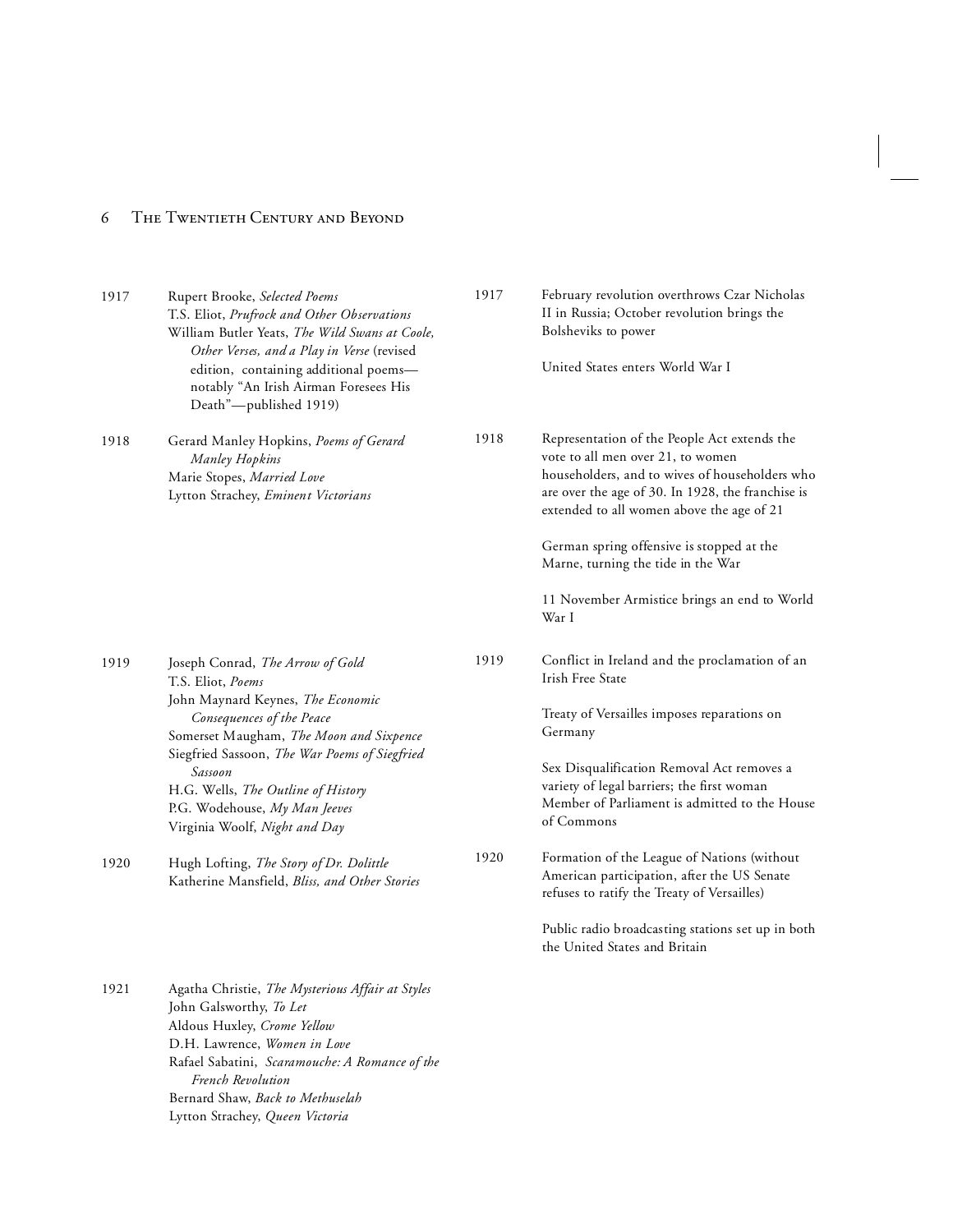1922 Jane Austen, *Love & Freindship* (sic) *and Other Early Works* G.K. Chesterton, *Eugenics, and Other Evils* G.K. Chesterton, *The Man Who Knew Too Much, and Other Stories* T.S. Eliot, *The Waste Land* John Galsworthy, *The Forsyte Saga* Frank Harris, *My Life and Loves* James Joyce, *Ulysses* (first edition, published in Paris) Katherine Mansfield, *The Garden-Party, and Other Stories* 1923 Arnold Bennett, *Riceyman Steps* Elizabeth Bowen, *Encounters* Joseph Conrad, *The Rover* 1924 E.M. Forster, *A Passage to India* D.H. Lawrence, *England, My England* A.A. Milne, *When We Were Very Young* I.A. Richards, *Principles of Literary Criticism*  Bernard Shaw, *Saint Joan* 1925 Jane Austen, *Sanditon* Noel Coward, *Hay Fever: A Comedy* Howard Laski, *A Grammar of Politics* Somerset Maugham, *The Painted Veil* Virginia Woolf, *Mrs. Dalloway* William Butler Yeats, *A Vision* (revised edition published in 1937) 1926 Agatha Christie, *The Murder of Roger Ackroyd* T.E. Lawrence, *Seven Pillars of Wisdom* A.A. Milne, *Winnie-the-Pooh* Sean O'Casey, *The Plough and the Stars* 1927 "Jean Rhys" (Ella Gwendolen Rhys Williams), *The Left Bank and Other Stories* Virginia Woolf, *To the Lighthouse* 1928 "Radclyffe Hall" (Marguerite Antonia Radclyffe-Hall), *The Well of Loneliness* D.H. Lawrence, *Lady Chatterley's Lover* (printed privately in Italy; first printed in the United Kingdom in 1960) Ramsay MacDonald) hyper-inflation Publications Act

- 
- 1924 First Labour Party government in Britain (led by

André Breton, *Manifeste du Surréalisme* (*Surrealist Manifesto*)

- 1926 General strike to protest the working conditions of coal miners lasts 9 days, but is broken up by troops; the coal miners are forced to settle
- 1927 Economic collapse in Germany, fueled by

First nonstop flight between New York and Paris completed by Charles Lindbergh

1928 Right to vote granted to all women over 21

Publishers of Radclyffe Hall's *The Well of Loneliness* charged under the Obscene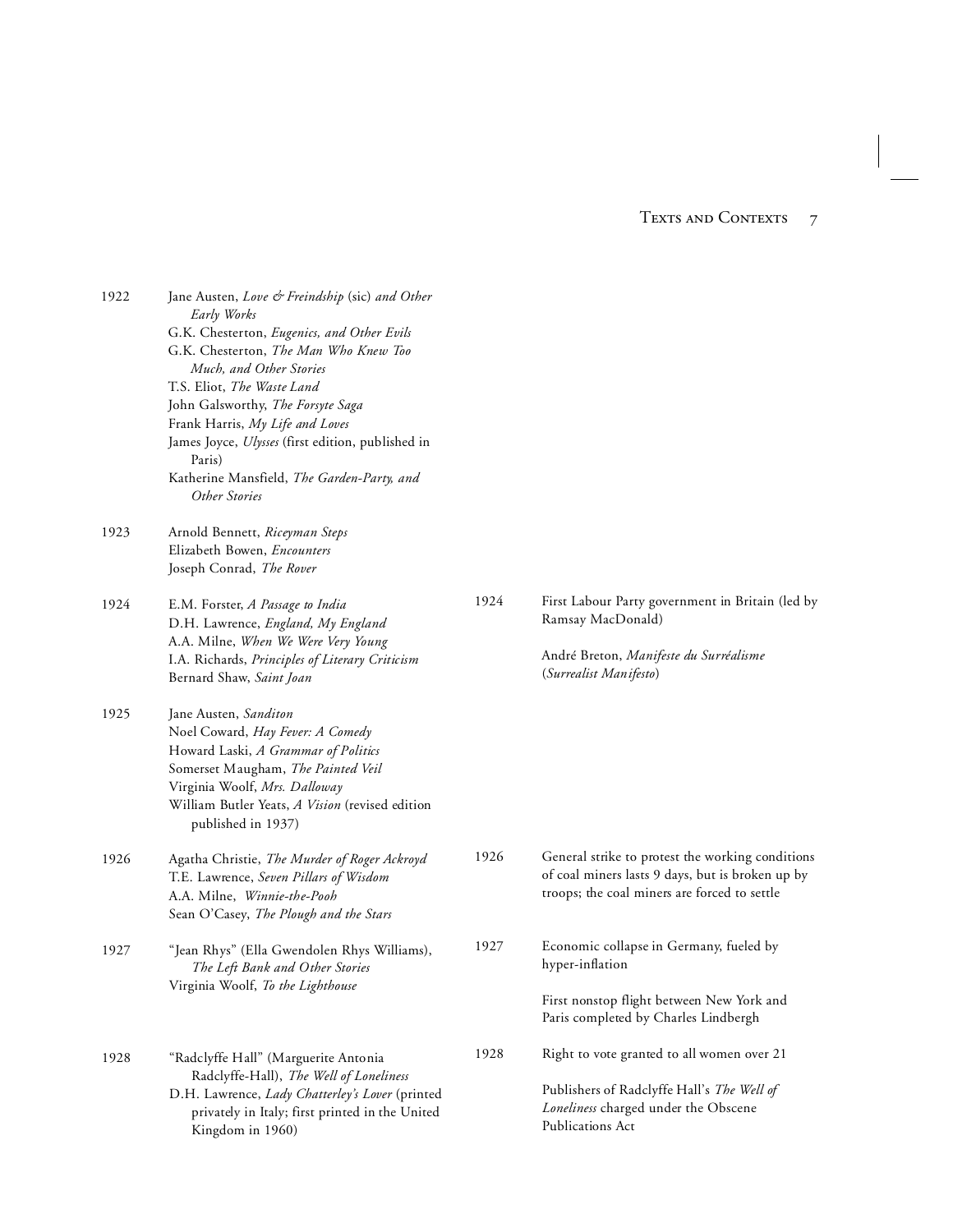|      | A.A. Milne, The House at Pooh Corner<br>J.B. Priestley, Apes and Angels<br>Laura Riding, Love as Love, Death as Death<br>Bernard Shaw, The Intelligent Woman's Guide to<br>Socialism and Capitalism<br>Virginia Woolf, Orlando: A Biography<br>William Butler Yeats, The Tower |      | Thomas Hardy dies.                                                                                                                                                                                                                                                                                                                                                                                                                                     |
|------|--------------------------------------------------------------------------------------------------------------------------------------------------------------------------------------------------------------------------------------------------------------------------------|------|--------------------------------------------------------------------------------------------------------------------------------------------------------------------------------------------------------------------------------------------------------------------------------------------------------------------------------------------------------------------------------------------------------------------------------------------------------|
| 1929 | Robert Graves, Goodbye to All That<br>Graham Greene, The Man Within<br>Richard Hughes, A High Wind in Jamaica<br>Virginia Woolf, A Room of One's Own                                                                                                                           | 1929 | Stock market crash in the United States and<br>Britain triggers onset of the Great Depression<br>First presentation of the Academy Awards<br>Erich Remarque, Im Westen Nichts Neues (All                                                                                                                                                                                                                                                               |
| 1930 | W.S. Auden, Poems<br>Samuel Beckett, Whoroscope<br>Noel Coward, Private Lives: An Intimate<br>Comedy<br>J.B. Priestley, Angel Pavement                                                                                                                                         | 1930 | Quiet on the Western Front)<br>Campaign of civil disobedience begins in India,<br>under the leadership of Mohandas Gandhi<br>First British Empire Games (later the<br>Commonwealth Games) held in Canada                                                                                                                                                                                                                                               |
| 1931 | Virginia Woolf, The Waves                                                                                                                                                                                                                                                      | 1931 | Spanish King Alfonso XIII abdicates and Spain<br>becomes a republic<br>Britain abandons the practice of linking the<br>value of its currency to a fixed amount of gold<br>(the gold standard) in the face of economic<br>depression, financial indebtedness, and the<br>relative economic strength of the world's new<br>economic power, the United States<br>Statute of Westminster effectively grants full<br>autonomy to Canada and other Dominions |
| 1932 | Stella Gibbons, Cold Comfort Farm<br>Aldous Huxley, Brave New World                                                                                                                                                                                                            | 1932 | The Nazis become the largest party in the<br>German Parliament<br>Oswald Mosley founds a new British political<br>party, the British Union of Fascists<br>Team led by Ernest Rutherford succeeds in<br>artificially splitting atomic nuclei                                                                                                                                                                                                            |
| 1933 | Vera Brittain, Testament of Youth<br>Ivy Compton-Burnett, More Women Than Men<br>Walter Greenwood, Love on the Dole<br>James Hilton, Lost Horizon                                                                                                                              | 1933 | Adolph Hitler becomes Chancellor of Germany;<br>using the Reichstag fire as a pretext, he suspends<br>civil liberties                                                                                                                                                                                                                                                                                                                                  |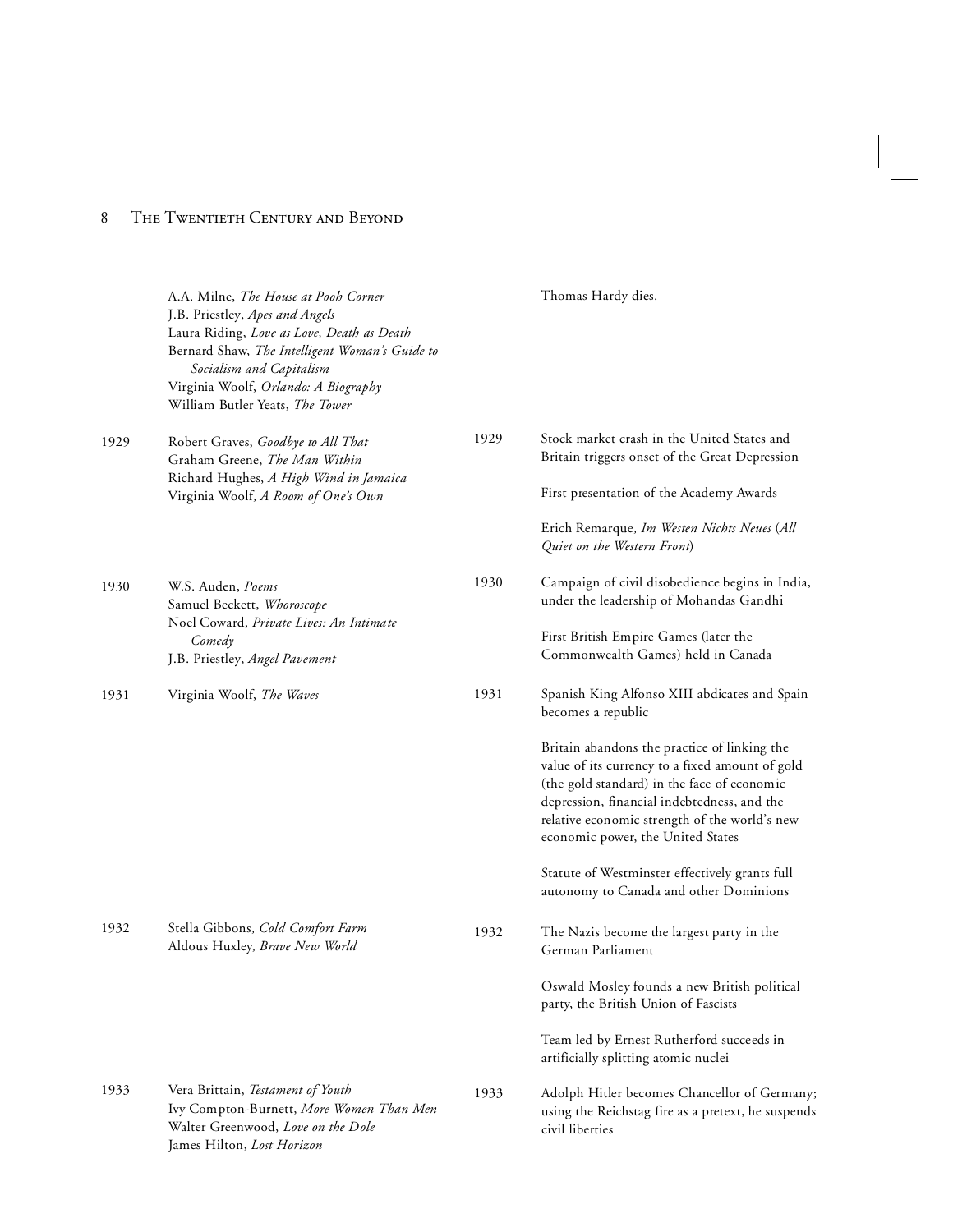|      | "George Orwell" (Eric Arthur Blair), Down and<br>Out in Paris and London<br>Anthony Powell, From a View to a Death<br>Stephen Spender, Poems<br>William Butler Yeats, The Winding Stair, and<br>Other Poems                                              |      | Nazi government begins setting up<br>concentration camps                                                                                                                                                                               |
|------|----------------------------------------------------------------------------------------------------------------------------------------------------------------------------------------------------------------------------------------------------------|------|----------------------------------------------------------------------------------------------------------------------------------------------------------------------------------------------------------------------------------------|
| 1934 | Agatha Christie, Murder on the Orient Express<br>Robert Graves, I, Claudius<br>James Hilton, Good-bye Mr. Chips<br>Bernard Shaw, Prefaces<br>Dylan Thomas, 18 Poems<br>P.I. Travers, Mary Poppins                                                        | 1934 | Widespread "purges" of those suspected of anti-<br>government sympathies begin in the Soviet<br>Union; by the end of the decade, Josef Stalin's<br>government kills between ten and twenty<br>million Soviet citizens                  |
| 1935 | "C.S. Forester" (Cecil Louis Troughton Smith),<br>The African Queen<br>Graham Greene, The Basement Room, and Other<br><i>Stories</i><br>George Orwell, Burmese Days                                                                                      |      |                                                                                                                                                                                                                                        |
| 1936 | Stevie Smith, Novel on Yellow Paper                                                                                                                                                                                                                      | 1936 | Popular front elected in Spain; Fascist forces led<br>by Francisco Franco take up arms against the<br>new government, and the Spanish Civil War<br>begins                                                                              |
|      |                                                                                                                                                                                                                                                          |      | Olympic Games held in Berlin; African-<br>American Jesse Owens wins four gold medals                                                                                                                                                   |
|      |                                                                                                                                                                                                                                                          |      | Edward VIII abdicates in order to marry the<br>divorced Wallis Simpson; George VI comes to<br>the throne                                                                                                                               |
| 1937 | W.H. Auden, Spain<br>George Orwell, The Road to Wigan Pier<br>J.R.R. Tolkien, The Hobbit; or, There and Back<br>Again                                                                                                                                    | 1937 | Japanese-Chinese War begins as Japan invades<br>Northern China<br>Spanish town of Guernica destroyed by German                                                                                                                         |
|      |                                                                                                                                                                                                                                                          |      | bombers (Guernica by Pablo Picasso famously<br>depicts the horror of the attack)                                                                                                                                                       |
| 1938 | Elizabeth Bowen, The Death of the Heart<br>Daphne du Maurier, Rebecca<br>Graham Greene, Brighton Rock<br>George Orwell, Homage to Catalonia<br>Dorothy Richardson, Pilgrimage (first<br>publication as a complete work)<br>Virginia Woolf, Three Guineas | 1938 | Munich Agreement allows Germany to annex<br>the Sudenland from Czechoslovakia; British<br>Prime Minister Neville Chamberlain proclaims<br>that Hitler's ambitions have now been satisfied<br>and "Peace in our time" has been achieved |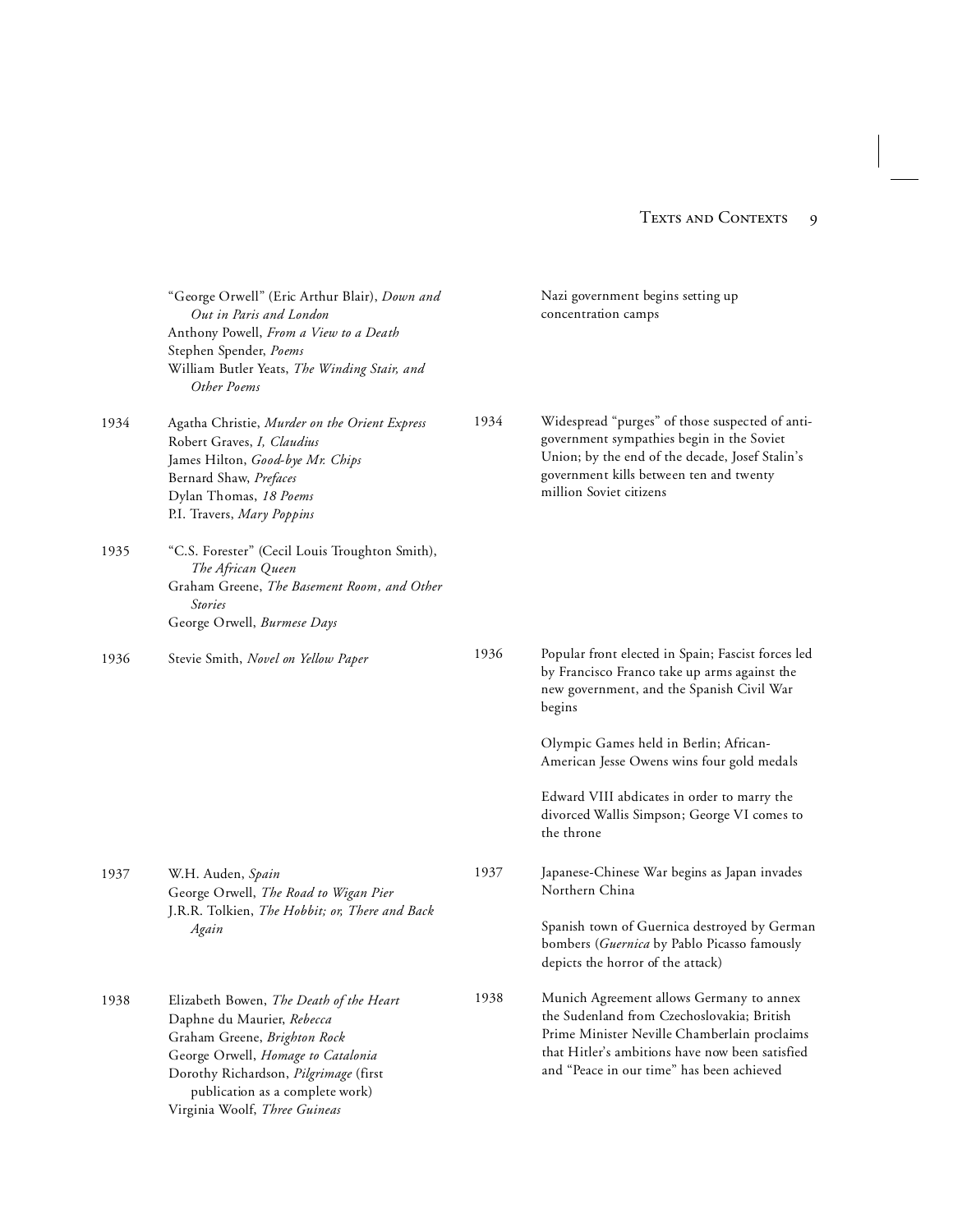| 1939 | Joyce Cary, Mister Johnson<br>Agatha Christie, Ten Little Niggers (serialized in<br>the US in 1939 as And Then There Were<br>None and issued in book form under that<br>title in 1940; re-issued in Britain in 1965<br>under the title Ten Little Indians; American<br>title And Then There Were None<br>subsequently adopted in Britain and<br>Commonwealth countries as well)<br>Monica Dickens, One Pair of Hands<br>T.S. Eliot, The Family Reunion<br>Christopher Isherwood, Goodbye to Berlin<br>James Joyce, Finnegans Wake | 1939 | Franco defeats the Republican Loyalists, and the<br>Spanish Civil War ends                                                                                                                                                        |
|------|-----------------------------------------------------------------------------------------------------------------------------------------------------------------------------------------------------------------------------------------------------------------------------------------------------------------------------------------------------------------------------------------------------------------------------------------------------------------------------------------------------------------------------------|------|-----------------------------------------------------------------------------------------------------------------------------------------------------------------------------------------------------------------------------------|
|      |                                                                                                                                                                                                                                                                                                                                                                                                                                                                                                                                   |      | Germany occupies the rest of Czechoslovakia,<br>and then occupies Poland; war is declared on 3<br>September as Britain, France, and other allies<br>resolve to stop German expansionism                                           |
| 1940 | Graham Greene, The Power and the Glory<br>Arthur Koestler, Darkness at Noon<br>C.P. Snow, Strangers and Brothers<br>Christina Stead, The Man Who Loved Children                                                                                                                                                                                                                                                                                                                                                                   | 1940 | Winston Churchill succeeds Neville<br>Chamberlain as Prime Minister; a coalition<br>government is formed                                                                                                                          |
|      |                                                                                                                                                                                                                                                                                                                                                                                                                                                                                                                                   |      | Germany occupies Norway, Denmark, the<br>Netherlands, and France; Britain evacuates its<br>forces from France at Dunkirk                                                                                                          |
|      |                                                                                                                                                                                                                                                                                                                                                                                                                                                                                                                                   |      | Battle of Britain, and the Blitz of London                                                                                                                                                                                        |
|      |                                                                                                                                                                                                                                                                                                                                                                                                                                                                                                                                   |      | Alfred Hitchcock's Rebecca, starring Laurence<br>Olivier and Joan Fontaine, wins the Academy<br>Award for Best Picture; Charlie Chaplin stars in<br>The Great Dictator                                                            |
|      |                                                                                                                                                                                                                                                                                                                                                                                                                                                                                                                                   | 1941 | Germany invades the Soviet Union                                                                                                                                                                                                  |
|      |                                                                                                                                                                                                                                                                                                                                                                                                                                                                                                                                   |      | Virginia Woolf commits suicide                                                                                                                                                                                                    |
|      |                                                                                                                                                                                                                                                                                                                                                                                                                                                                                                                                   |      | Japan attacks Pearl Harbor and the United<br>States enters the war against Japan and Germany                                                                                                                                      |
|      |                                                                                                                                                                                                                                                                                                                                                                                                                                                                                                                                   |      | Nazi government in Germany undertakes the<br>systematic extermination of all Jewish people in<br>German-controlled territory; by 1945,<br>approximately six million have been murdered<br>in the gas chambers of Nazi death camps |
|      |                                                                                                                                                                                                                                                                                                                                                                                                                                                                                                                                   | 1942 | Anglo-American offensive against German<br>armies in North Africa                                                                                                                                                                 |
|      |                                                                                                                                                                                                                                                                                                                                                                                                                                                                                                                                   |      | Beveridge Report recommends implementing a<br>comprehensive system of government support                                                                                                                                          |

(later nicknamed "the welfare state")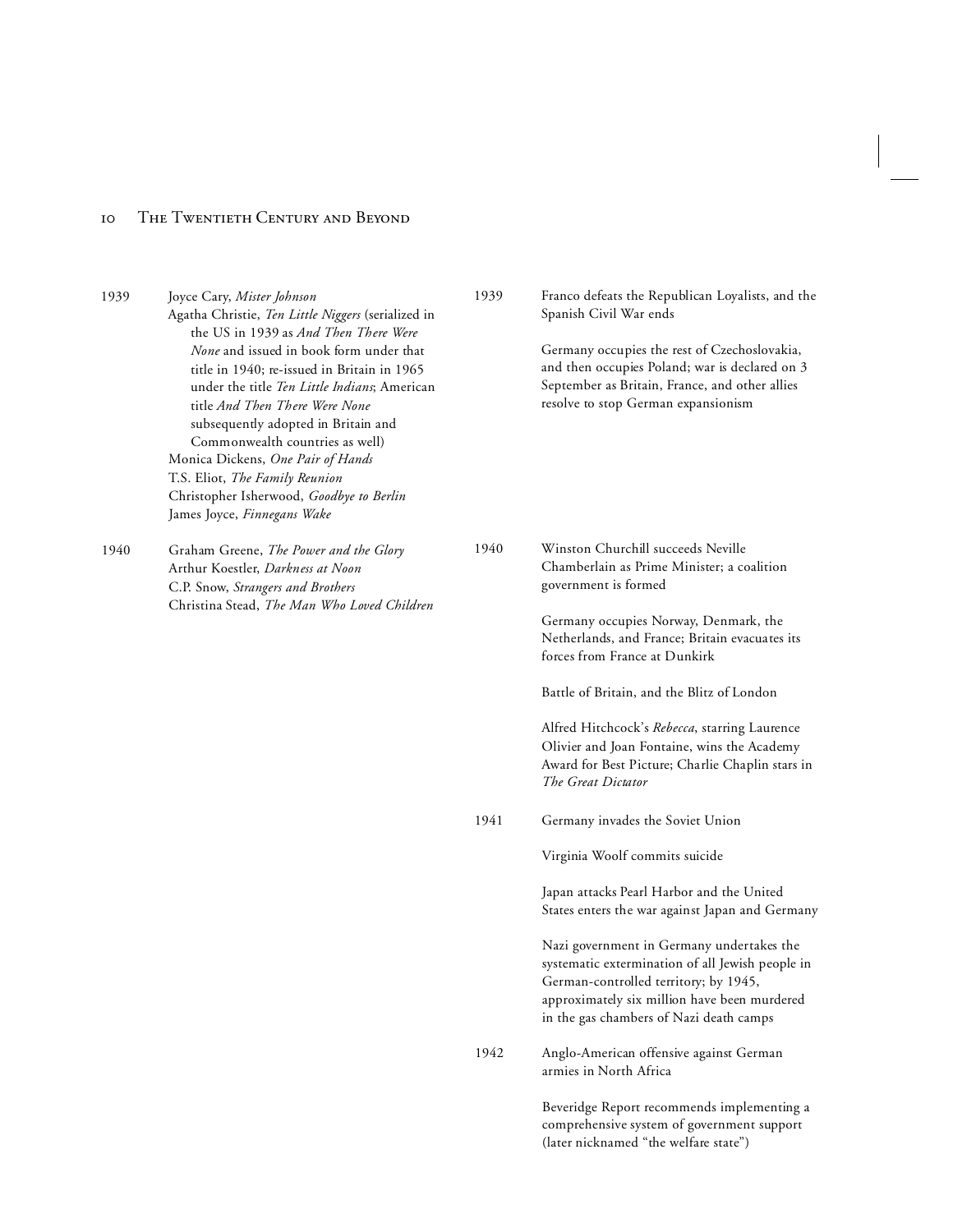|      |                                                                                                                 |      | Mission to India by Sir Stanford Cripps meets<br>with widespread resistance from the "Quit<br>India" movement                                                                                                                                |
|------|-----------------------------------------------------------------------------------------------------------------|------|----------------------------------------------------------------------------------------------------------------------------------------------------------------------------------------------------------------------------------------------|
|      |                                                                                                                 | 1943 | German armies defeated in North Africa and at<br>Stalingrad in Russia                                                                                                                                                                        |
|      |                                                                                                                 |      | Allied armies invade Italy and defeat Hitler's<br>ally, fascist dictator Benito Mussolini                                                                                                                                                    |
| 1944 | Joyce Cary, The Horse's Mouth<br>T. S. Eliot, Four Quartets<br>Somerset Maugham, The Razor's Edge               | 1944 | Allied invasion of German-controlled France<br>begins in Normandy on 4 June; Paris liberated<br>25 August                                                                                                                                    |
|      |                                                                                                                 |      | V-Bombs dropped on London                                                                                                                                                                                                                    |
|      |                                                                                                                 |      | Jewish uprising against Nazi oppression in<br>Warsaw, Poland                                                                                                                                                                                 |
|      |                                                                                                                 |      | Education Act makes secondary education<br>mandatory                                                                                                                                                                                         |
| 1945 | "Henry Green" (Henry Vincent Yorke), Loving<br>George Orwell, Animal Farm<br>Evelyn Waugh, Brideshead Revisited | 1945 | Allied fire-bombing of Dresden and other<br>German cities kills tens of thousands                                                                                                                                                            |
|      |                                                                                                                 |      | Russian armies enter Berlin 20 April; Allied<br>victory in Europe declared 8 May                                                                                                                                                             |
|      |                                                                                                                 |      | Labour Party under Clement Attlee defeats<br>Winston Churchill and the Conservatives                                                                                                                                                         |
|      |                                                                                                                 |      | American President Harry Truman orders<br>atomic bombs to be dropped on Hiroshima and<br>(a few days later) Nagasaki; Japan surrenders 14<br>August                                                                                          |
|      |                                                                                                                 |      | United Nations Charter is ratified                                                                                                                                                                                                           |
| 1946 | Mervyn Peake, Titus Groan<br>Terence Rattigan, The Winslow Boy<br>Dylan Thomas, Deaths and Entrances            |      |                                                                                                                                                                                                                                              |
| 1947 | Malcolm Lowry, Under the Volcano<br>J.B. Priestley, An Inspector Calls                                          | 1947 | Partition of India into two independent states:<br>Muslim-dominated Pakistan and Hindu-<br>dominated India; confusion and widespread<br>conflict follows, leaving approximately one<br>million dead and forcing millions more to<br>relocate |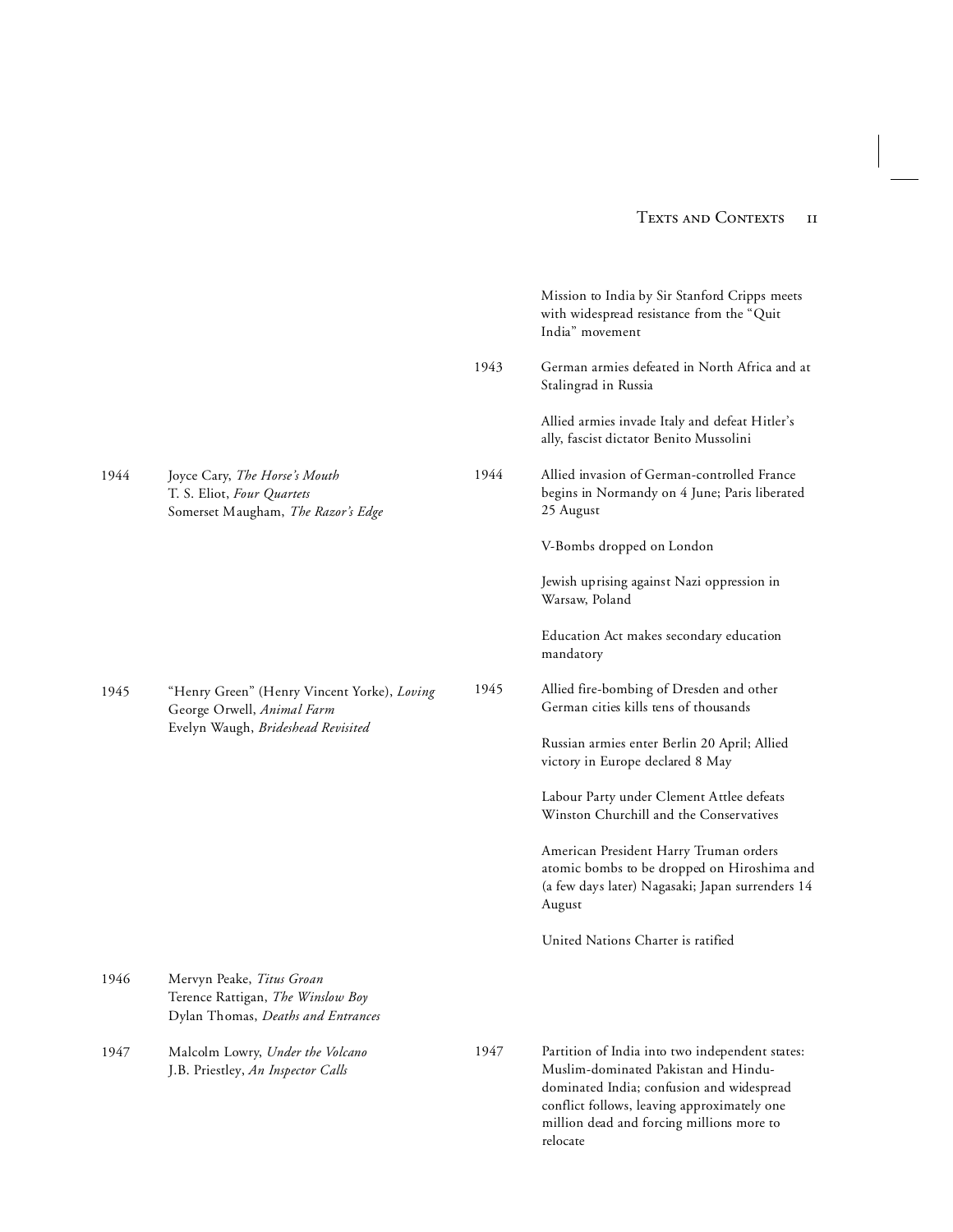*Like Alice*

| 1948 | Robert Graves, The White Goddess: A Historical<br>Grammar of Poetic Myth<br>Graham Greene, The Heart of the Matter<br>F.R. Leavis, The Great Tradition<br>Alan Paton, Cry the Beloved Country<br>Evelyn Waugh, The Loved One                                  | 1948 | United States approves plan drawn up by<br>General George C. Marshall (the "Marshall<br>Plan") to aid in the rebuilding of Europe<br>State of Israel created in the former Palestine<br>Status of Berlin—jointly controlled by the<br>Soviet Union and the Western Allies (the<br>United States, the United Kingdom, and<br>France) after the end of World War II-<br>becomes a major issue between the powers;<br>Soviet armies blockade the city and the Western<br>powers respond with a large-scale effort to<br>supply West Berlin by air (the "Berlin Airlift") |
|------|---------------------------------------------------------------------------------------------------------------------------------------------------------------------------------------------------------------------------------------------------------------|------|-----------------------------------------------------------------------------------------------------------------------------------------------------------------------------------------------------------------------------------------------------------------------------------------------------------------------------------------------------------------------------------------------------------------------------------------------------------------------------------------------------------------------------------------------------------------------|
|      |                                                                                                                                                                                                                                                               |      | Afrikaner Nationalist Party assumes power in<br>South Africa, with a platform of apartheid-the<br>separation of whites from non-whites on terms<br>that discriminate against blacks in particular                                                                                                                                                                                                                                                                                                                                                                     |
|      |                                                                                                                                                                                                                                                               |      | British Citizenship Act allows unrestricted<br>immigration to Britain for citizens of<br>Commonwealth nations                                                                                                                                                                                                                                                                                                                                                                                                                                                         |
| 1949 | Christopher Fry, The Lady's Not for Burning: A<br>Comedy<br>George Orwell, Nineteen Eighty-Four<br>Judith Wright, Woman to Man                                                                                                                                | 1949 | North Atlantic Treaty Organization (NATO)<br>formed                                                                                                                                                                                                                                                                                                                                                                                                                                                                                                                   |
|      |                                                                                                                                                                                                                                                               |      | Newly formed republic of Ireland leaves the<br>British Commonwealth                                                                                                                                                                                                                                                                                                                                                                                                                                                                                                   |
|      |                                                                                                                                                                                                                                                               |      | Communist governments assume power in<br>Hungary, East Germany, and China                                                                                                                                                                                                                                                                                                                                                                                                                                                                                             |
|      |                                                                                                                                                                                                                                                               |      | Simone de Beauvoir, Le deuxième sex (The<br>Second Sex) published in France                                                                                                                                                                                                                                                                                                                                                                                                                                                                                           |
|      |                                                                                                                                                                                                                                                               |      | Devaluation of the British Pound from U.S.<br>\$4.03 to U.S. \$2.80                                                                                                                                                                                                                                                                                                                                                                                                                                                                                                   |
|      |                                                                                                                                                                                                                                                               |      | Soviet Union explodes an atomic bomb for the<br>first time                                                                                                                                                                                                                                                                                                                                                                                                                                                                                                            |
| 1950 | T.S. Eliot, The Cocktail Party: A Comedy<br>Doris Lessing, The Grass is Singing<br>C.S. Lewis, The Lion, the Witch, and the<br>Wardrobe (first volume in the Chronicles of<br>Narnia series, completed in 1956)<br>"Nevil Shute" (Nevil Shute Norway), A Town |      | 1950-1953 War between Communist and Non-communist<br>forces (backed respectively by the Soviet Union<br>and the United States) in Korea                                                                                                                                                                                                                                                                                                                                                                                                                               |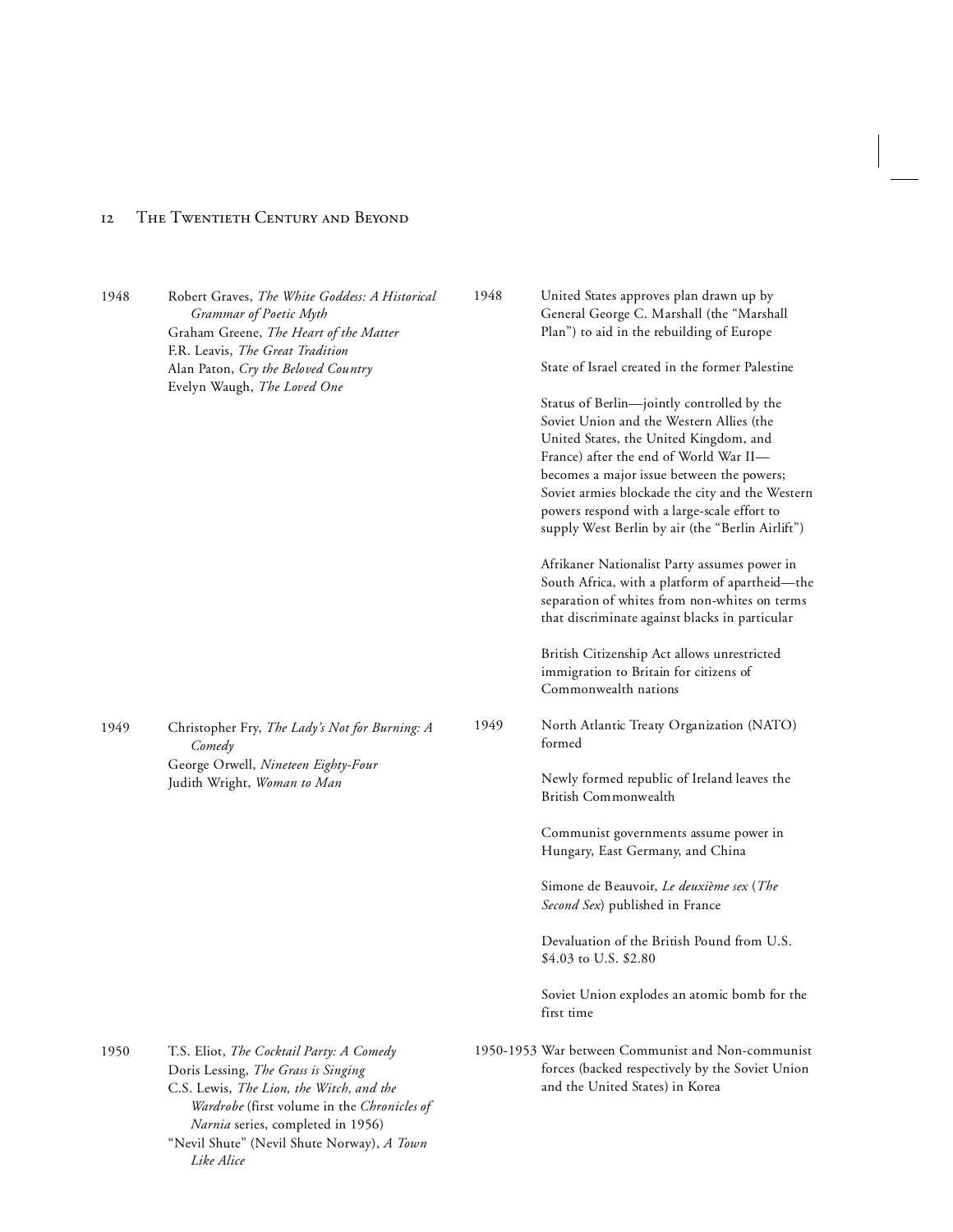| 1951 | Anthony Powell, A Question of Upbringing (first<br>volume of the Dance to the Music of Time<br>sequence of 12 novels, completed in 1975)<br>C.P. Snow, The Masters<br>"Josephine Tey" (Elizabeth Mackintosh), The<br>Daughter of Time |      |                                                                                                                                                                                                                         |
|------|---------------------------------------------------------------------------------------------------------------------------------------------------------------------------------------------------------------------------------------|------|-------------------------------------------------------------------------------------------------------------------------------------------------------------------------------------------------------------------------|
| 1952 | Samuel Beckett, En attendant Godot (first<br>publication; first published in English, as<br>Waiting for Godot, in the USA in 1955, and                                                                                                | 1952 | Britain explodes an atomic bomb<br>Death of George V; Elizabeth II assumes the                                                                                                                                          |
|      | in Britain in 1956)                                                                                                                                                                                                                   |      | throne                                                                                                                                                                                                                  |
| 1953 | Kingsley Amis, Lucky Jim<br>Ian Fleming, Casino Royale<br>L.P. Hartley, The Go-Between                                                                                                                                                |      |                                                                                                                                                                                                                         |
| 1954 | William Golding, Lord of the Flies<br>Thom Gunn, Fighting Terms                                                                                                                                                                       | 1954 | Defeat of French forces in Vietnam at Dien<br>Bien Phu; Communist forces occupy Hanoi                                                                                                                                   |
|      | P.K. Page, The Metal and the Flower<br>Dylan Thomas, Under Milk Wood<br>J.R.R. Tolkien, The Fellowship of the Ring (first<br>part of The Lord of the Rings trilogy,<br>completed in 1955)                                             |      | End of post-war rationing in Britain                                                                                                                                                                                    |
| 1955 | Graham Greene, The Quiet American<br>Philip Larkin, The Less Deceived<br>Brian Moore, Judith Hearne<br>"John Wyndham" (J. B. Harris), The Chrysalids                                                                                  |      |                                                                                                                                                                                                                         |
| 1956 | Agatha Christie, The Mousetrap                                                                                                                                                                                                        | 1956 | Suez Crisis: Britain and France invade Egypt in<br>response to Egyptian President Gamal Abdul<br>Nasser's nationalizing of the Suez Canal; by the<br>end of the year Britain and France had been<br>forced to back down |
|      |                                                                                                                                                                                                                                       |      | Revolution in Hungary against Communist<br>Rule is suppressed by the Soviet Union                                                                                                                                       |
|      |                                                                                                                                                                                                                                       |      | European Economic Community (or "Common<br>Market") formed in Europe                                                                                                                                                    |
|      |                                                                                                                                                                                                                                       |      | Ghana becomes the first of many former British<br>colonies in Africa to be granted full<br>independence (and membership in the British<br>Commonwealth)                                                                 |
| 1957 | Samuel Beckett, Fin de partie (first performed in<br>French in London in 1957; published in                                                                                                                                           |      |                                                                                                                                                                                                                         |

English as *Endgame* in 1958)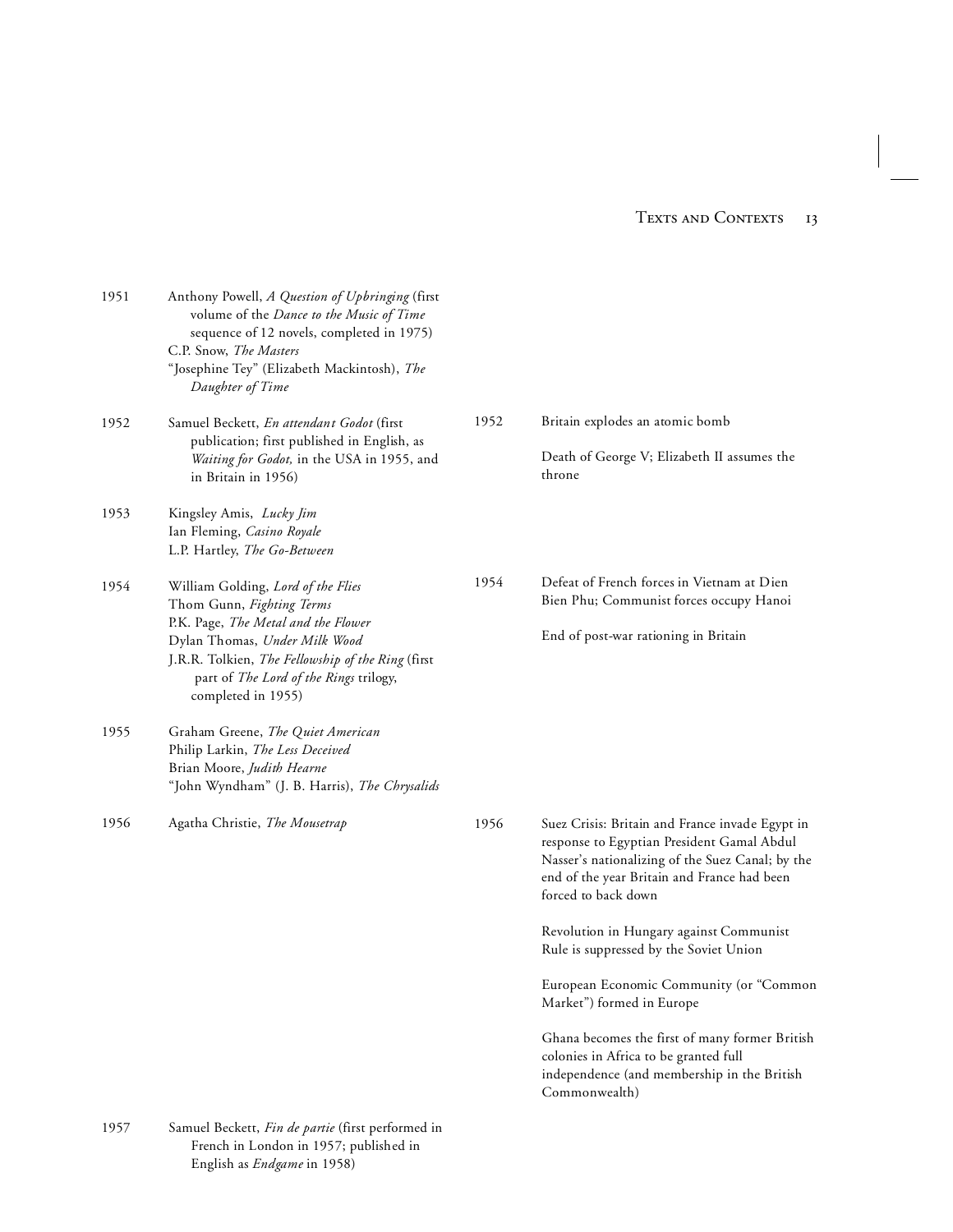|      | John Braine, Room at the Top<br>Lawrence Durrell, Justine (first volume of The<br>Alexandria Quartet, completed in 1962)<br>Ted Hughes, The Hawk in the Rain<br>John Osborne, Look Back in Anger<br>Nevil Shute, On the Beach<br>Stevie Smith, Not Waving but Drowning                                                                                                                                                                       |      |                                                                                                                                                                                                                                                                                                                                                             |
|------|----------------------------------------------------------------------------------------------------------------------------------------------------------------------------------------------------------------------------------------------------------------------------------------------------------------------------------------------------------------------------------------------------------------------------------------------|------|-------------------------------------------------------------------------------------------------------------------------------------------------------------------------------------------------------------------------------------------------------------------------------------------------------------------------------------------------------------|
| 1958 | Chinua Achebe, Things Fall Apart                                                                                                                                                                                                                                                                                                                                                                                                             |      |                                                                                                                                                                                                                                                                                                                                                             |
| 1959 | Samuel Beckett, Krapp's Last Tape<br>Ian Fleming, Goldfinger<br>Alan Sillitoe, The Loneliness of the Long-Distance<br>Runner                                                                                                                                                                                                                                                                                                                 | 1959 | Rebel forces led by Fidel Castro overthrow<br>Batista's dictatorship in Cuba                                                                                                                                                                                                                                                                                |
| 1960 | Stan Barstow, A Kind of Loving (first volume of<br>the Vic Brown trilogy, completed in 1976)<br>D.H. Lawrence, Lady Chatterley's Lover (first<br>publication in Britain of the unexpurgated<br>edition)<br>Brian Moore, The Luck of Ginger Coffey<br>Edna O'Brien, The Country Girls (first volume<br>of <i>The Country Girls</i> trilogy, completed in<br>1964)<br>Harold Pinter, The Birthday Party<br>Harold Pinter, <i>The Caretaker</i> |      |                                                                                                                                                                                                                                                                                                                                                             |
| 1961 | Leonard Cohen, The Spice Box of Earth<br>V.S. Naipaul, A House For Mr. Biswas<br>Muriel Spark, The Prime of Miss Jean Brodie                                                                                                                                                                                                                                                                                                                 | 1961 | Yuri Gagarin of the Soviet Union becomes the<br>first human in space<br>Berlin Wall constructed<br>American invasion of Cuba at the Bay of Pigs<br>fails to overthrow Castro's government                                                                                                                                                                   |
| 1962 | Alan Bennett, Beyond the Fringe<br>"Anthony Burgess" (John Anthony Burgess<br>Wilson), A Clockwork Orange<br>Doris Lessing, The Golden Notebook<br>Derek Walcott, In a Green Night                                                                                                                                                                                                                                                           | 1962 | Cuban Missile Crisis: in the wake of the Bay of<br>Pigs invasion of its ally, the Soviet Union began<br>secretly to build missile launching sites in Cuba.<br>When American reconnaissance flights detected<br>this activity, American President John F.<br>Kennedy demanded that the Soviets withdraw<br>the missiles and put into effect a naval blockade |

of Cuba. Six days later, Soviet leader Nikita Khrushchev agreed to remove the missiles, provided that the United States also remove the missiles it had deployed in Turkey, near the

Soviet border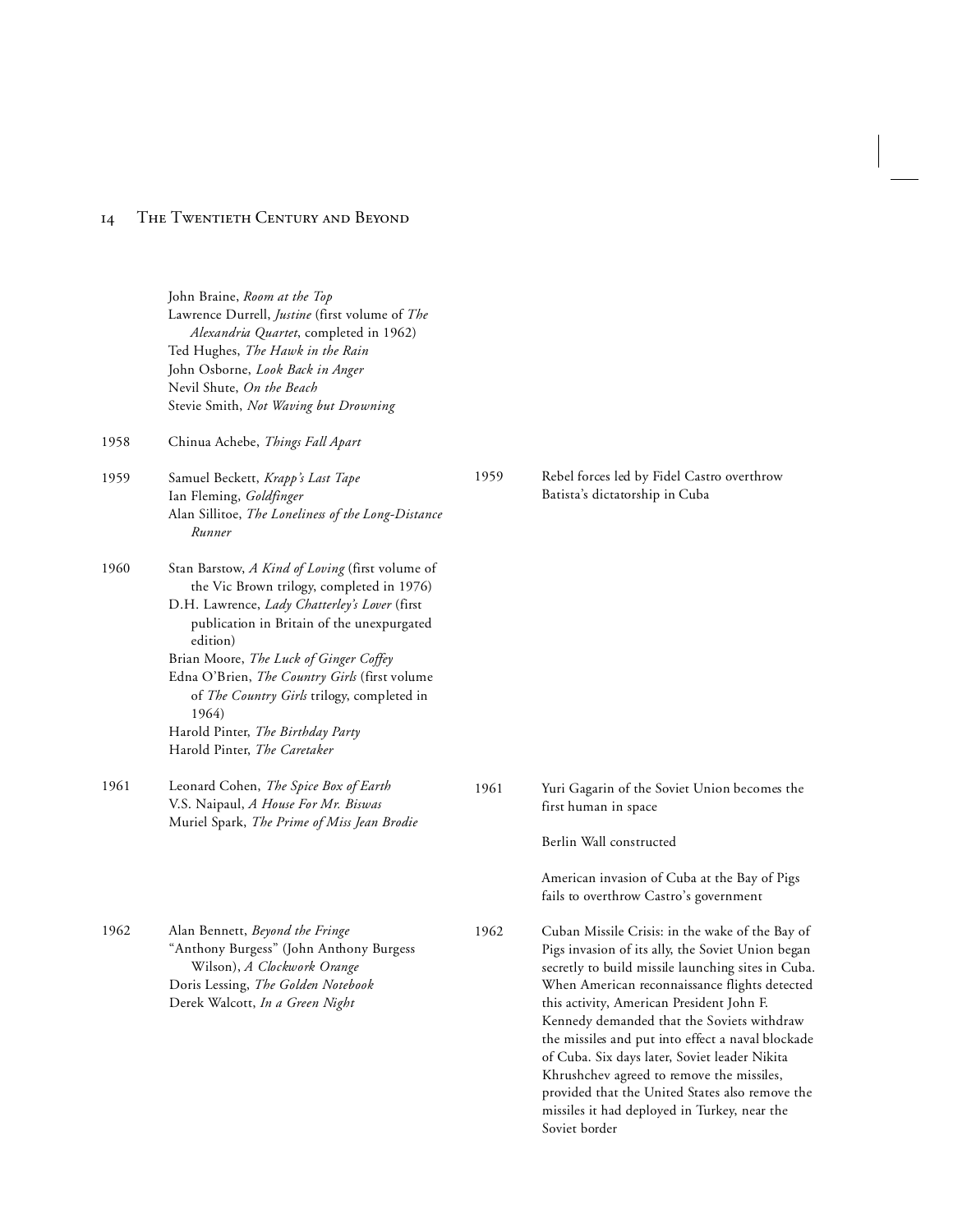| 1963 | "John le Carré" (David John Moore Cornwell),<br>The Spy Who Came in from the Cold<br>P.G. Wodehouse, Stiff Upper Lip, Jeeves (last in<br>the series of Jeeves novels)                                                                                            | 1963 | American President John F. Kennedy<br>assassinated                                                                                                                                                                                                                                                                                                                                                                       |
|------|------------------------------------------------------------------------------------------------------------------------------------------------------------------------------------------------------------------------------------------------------------------|------|--------------------------------------------------------------------------------------------------------------------------------------------------------------------------------------------------------------------------------------------------------------------------------------------------------------------------------------------------------------------------------------------------------------------------|
|      |                                                                                                                                                                                                                                                                  |      | United States becomes involved militarily in the<br>fight against Communist forces Vietnam                                                                                                                                                                                                                                                                                                                               |
| 1964 | Philip Larkin, The Whitsun Weddings<br>Margaret Laurence, The Stone Angel                                                                                                                                                                                        | 1964 | China explodes an atomic bomb                                                                                                                                                                                                                                                                                                                                                                                            |
| 1965 | Samuel Beckett, Imagination Dead Imagine<br>Margaret Drabble, The Millstone<br>T.S. Eliot, To Criticize the Critic, and Other<br>Writings<br>James Ngugi (later Ngũgĩ wa Thiong'o), The<br>River Between<br>Harold Pinter, The Homecoming<br>Sylvia Plath, Ariel | 1965 | Ian Smith, Prime Minister of the former British<br>colony of Rhodesia, unilaterally declares<br>independence from Britain in response to<br>British attempts to persuade his government to<br>end systemic racial discrimination against the<br>black majority<br>Widespread civil rights marches in United<br>States; passage of the Civil Rights Act<br>American military involvement in Vietnam<br>begins to escalate |
| 1966 | John Fowles, The Magus<br>Seamus Heaney, Death of a Naturalist<br>Jean Rhys, Wide Sargasso Sea                                                                                                                                                                   |      |                                                                                                                                                                                                                                                                                                                                                                                                                          |
| 1967 | Roald Dahl, Charlie and the Chocolate Factory<br>P.D. James, Unnatural Causes<br>Tom Stoppard, Rosencrantz and Guildenstern are<br>Dead                                                                                                                          | 1967 | The "Six Day War": in response to Egyptian<br>threats Israel attacks Egypt and inflicts a massive<br>defeat                                                                                                                                                                                                                                                                                                              |
|      |                                                                                                                                                                                                                                                                  |      | The Beatles, Sergeant Pepper's Lonely Hearts Club<br><b>Band</b>                                                                                                                                                                                                                                                                                                                                                         |
|      |                                                                                                                                                                                                                                                                  |      | Sexual Offences Act makes male homosexual<br>acts legal in Britain                                                                                                                                                                                                                                                                                                                                                       |
|      |                                                                                                                                                                                                                                                                  | 1968 | Assassinations in the United States of<br>Democratic politician Robert F. Kennedy and of<br>civil rights leader Martin Luther King                                                                                                                                                                                                                                                                                       |
|      |                                                                                                                                                                                                                                                                  |      | "Prague Spring" of new freedoms in<br>Czechoslovakia under Alexander Dubček<br>crushed by Soviet invasion                                                                                                                                                                                                                                                                                                                |
|      |                                                                                                                                                                                                                                                                  |      | Tet offensive by North Vietnam exposes the<br>vulnerability of South Vietnamese and American<br>forces                                                                                                                                                                                                                                                                                                                   |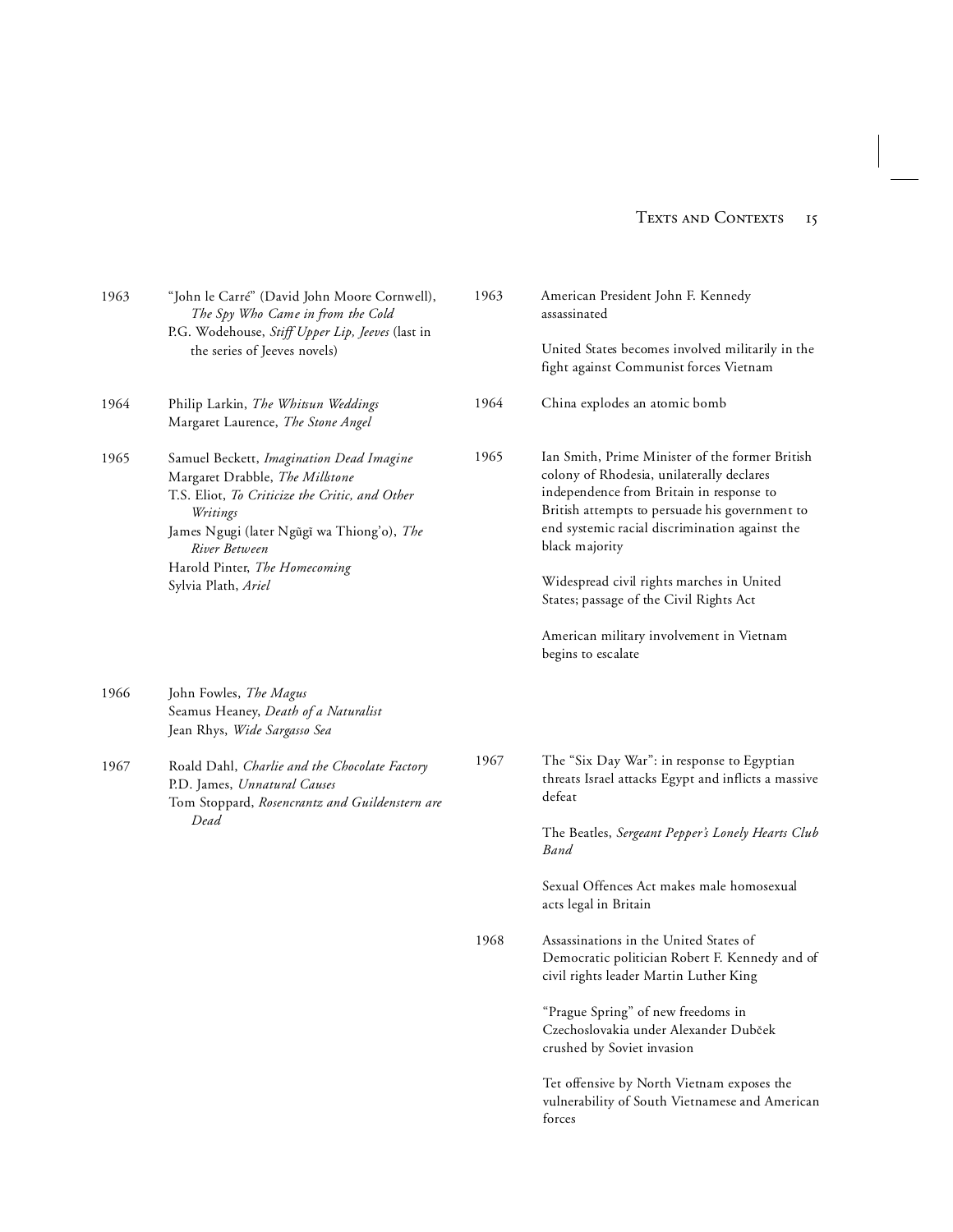|      |                                                                                                                                               |      | Student and labor unrest in support of left-wing<br>causes in Europe, notably in France                                                                                                                                                                                                                                                                                                                                                                                                        |
|------|-----------------------------------------------------------------------------------------------------------------------------------------------|------|------------------------------------------------------------------------------------------------------------------------------------------------------------------------------------------------------------------------------------------------------------------------------------------------------------------------------------------------------------------------------------------------------------------------------------------------------------------------------------------------|
|      |                                                                                                                                               |      | Student protests and a growing movement in<br>opposition to the Vietnam War in the United<br>States                                                                                                                                                                                                                                                                                                                                                                                            |
|      |                                                                                                                                               |      | Commonwealth Immigration Act of 1968<br>denies Kenyan Asians holding British passports<br>the right to immigrate to Britain                                                                                                                                                                                                                                                                                                                                                                    |
| 1969 | John Cleese and Graham Chapman, Monty<br>Python's Flying Circus (television program<br>aired 1969-74)                                         | 1969 | American Neil Armstrong becomes the first<br>human on the moon                                                                                                                                                                                                                                                                                                                                                                                                                                 |
|      | John Fowles, The French Lieutenant's Woman                                                                                                    |      | Britain sends troops to quell unrest in Northern<br>Ireland                                                                                                                                                                                                                                                                                                                                                                                                                                    |
|      |                                                                                                                                               |      | Britain liberalizes divorce laws, introducing "no-<br>fault" divorce                                                                                                                                                                                                                                                                                                                                                                                                                           |
| 1971 | Margaret Atwood, Power Politics<br>E.M. Forster, Maurice (written 1913-14 but<br>only published posthumously)<br>Geoffrey Hill, Mercian Hymns |      |                                                                                                                                                                                                                                                                                                                                                                                                                                                                                                |
| 1972 | P.D. James, An Unsuitable Job for a Woman                                                                                                     | 1972 | "Bloody Sunday" in Derry, Northern Ireland:<br>British soldiers kill thirteen civilians<br>participating in a banned but peaceful civil<br>rights march                                                                                                                                                                                                                                                                                                                                        |
|      |                                                                                                                                               |      | American President Richard Nixon visits China,<br>thus easing tensions between Communist China<br>and Western powers                                                                                                                                                                                                                                                                                                                                                                           |
|      |                                                                                                                                               |      | Richard Nixon is re-elected President of the<br>United States, but it is discovered that his<br>campaign has used a variety of "dirty tricks"<br>against the rival Democratic Party. The ensuing<br>outrage over the "dirty tricks" and over efforts to<br>cover them up became known as the Watergate<br>Scandal (after the hotel where Republican Party<br>operatives were caught breaking into the<br>headquarters of the Democratic Party), and it<br>prompted Nixon's resignation in 1974 |
|      |                                                                                                                                               | 1973 | Britain, Ireland, and Denmark join the<br>European Economic Community                                                                                                                                                                                                                                                                                                                                                                                                                          |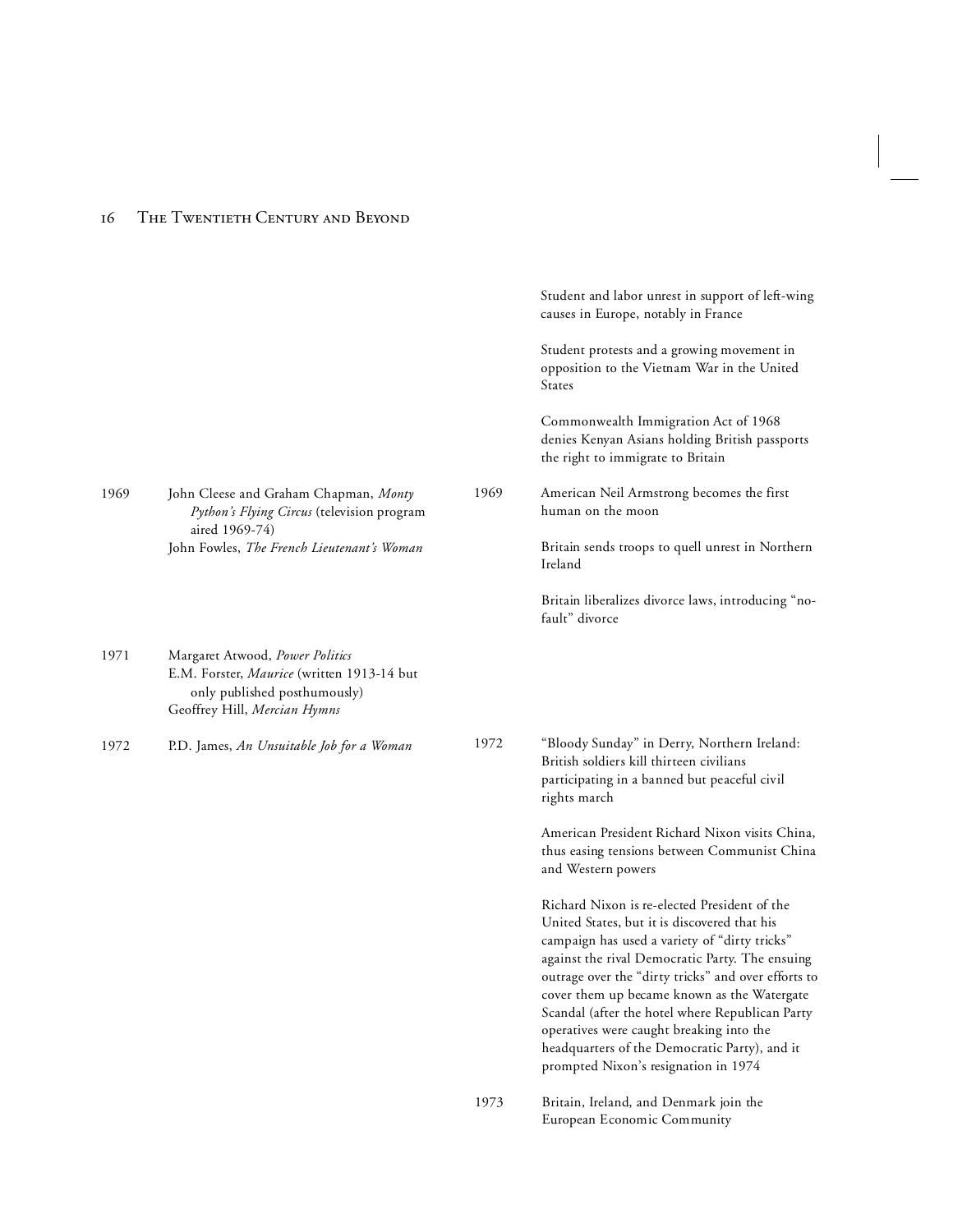Yom Kippur War in the Middle East sparks a worldwide oil crisis

| 1974 | Philip Larkin, <i>High Windows</i>                                                                                                                                                                                                                                                                                                                                                                                                     |      |                                                                                                                                                                                                                                                                                                                                                                                                                                                                                                                                                                                                                                                                                                                                                                                                                                |
|------|----------------------------------------------------------------------------------------------------------------------------------------------------------------------------------------------------------------------------------------------------------------------------------------------------------------------------------------------------------------------------------------------------------------------------------------|------|--------------------------------------------------------------------------------------------------------------------------------------------------------------------------------------------------------------------------------------------------------------------------------------------------------------------------------------------------------------------------------------------------------------------------------------------------------------------------------------------------------------------------------------------------------------------------------------------------------------------------------------------------------------------------------------------------------------------------------------------------------------------------------------------------------------------------------|
| 1975 | Alan Ayckbourn, The Norman Conquests<br>John Cleese and Connie Booth, Fawlty Towers<br>(first series; second series aired in 1979)<br>David Lodge, Changing Places<br>Ian McEwan, First Love, Last Rites<br>J.H. Prynne, High Pink on Chrome<br>Tom Stoppard, Professional Foul (first televised<br>September 1977; published in book form<br>1978)<br>"William Trevor" (William Trevor Cox), Angels<br>at the Ritz, and Other Stories | 1975 | Margaret Thatcher becomes leader of the<br>Conservative Party<br>Last American personnel leave Saigon as<br>Communist forces take over all of the former<br>South Vietnam                                                                                                                                                                                                                                                                                                                                                                                                                                                                                                                                                                                                                                                      |
| 1978 | Penelope Fitzgerald, The Bookshop<br>Graham Greene, The Human Factor<br>David Hare, Plenty<br>Ian McEwan, The Cement Garden<br>Iris Murdoch, The Sea, the Sea                                                                                                                                                                                                                                                                          |      |                                                                                                                                                                                                                                                                                                                                                                                                                                                                                                                                                                                                                                                                                                                                                                                                                                |
| 1979 | Angela Carter, The Bloody Chamber, and Other<br><b>Stories</b><br>Seamus Heaney, Field Work<br>V.S. Naipaul, A Bend in the River<br>Craig Raine, A Martian Sends a Postcard Home                                                                                                                                                                                                                                                       | 1979 | "Winter of Discontent" in Britain as unions take<br>industrial action in disputes concerning pay and<br>other issues; Thatcher elected Prime Minister<br>following the Conservative's "Labour isn't<br>working" advertising campaign<br>Revolution in Iran: the Shah is deposed and<br>Ayatollah Khomeini comes to power at the head<br>of an Islamic fundamentalist regime<br>Soviet Union invades Afghanistan<br>Sandinista forces in Nicaragua overthrow<br>dictator Anastasio Somoza. The Nicaraguan<br>Revolution was a key moment in a struggle<br>during the 1970s and 1980s throughout much<br>of Central America between business-friendly<br>dictatorships (generally supported by the United<br>States) and left-of-centre populist movements<br>that the United States government generally<br>sought to undermine |
| 1980 | Peter Shaffer, Amadeus                                                                                                                                                                                                                                                                                                                                                                                                                 | 1980 | End of Zimbabwe's War of Independence;<br>Robert Mugabe becomes Prime Minister                                                                                                                                                                                                                                                                                                                                                                                                                                                                                                                                                                                                                                                                                                                                                 |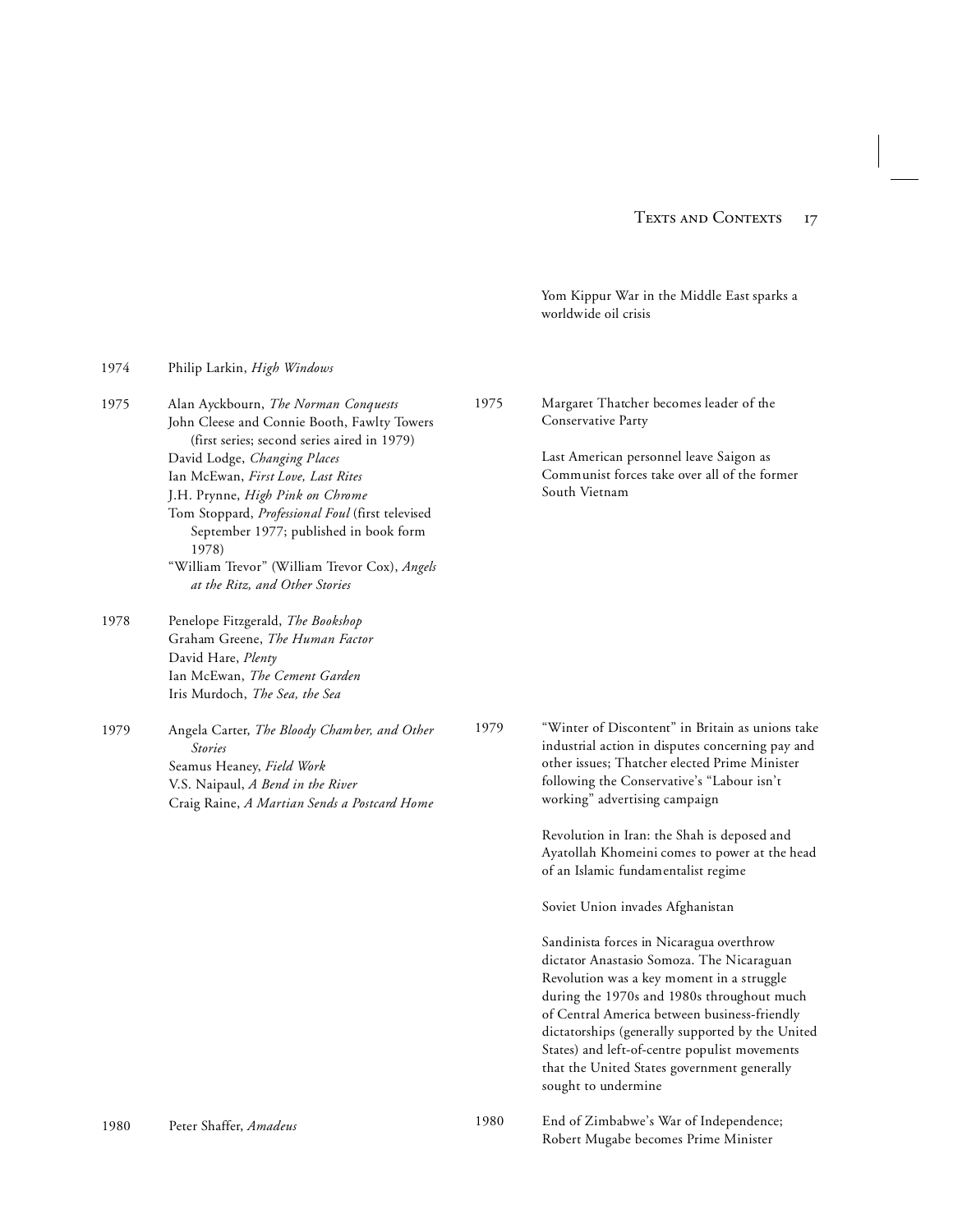|      |                                                                                                                                                      |      | Iraq invades Iran, beginning an eight-year war                                                                                                                                                                                                                                                                                                                                    |
|------|------------------------------------------------------------------------------------------------------------------------------------------------------|------|-----------------------------------------------------------------------------------------------------------------------------------------------------------------------------------------------------------------------------------------------------------------------------------------------------------------------------------------------------------------------------------|
|      |                                                                                                                                                      |      | Solidarity Movement in Poland, led by Lech<br>Walesa, begins to undermine Communist Rule                                                                                                                                                                                                                                                                                          |
| 1981 | Salman Rushdie, Midnight's Children                                                                                                                  |      |                                                                                                                                                                                                                                                                                                                                                                                   |
| 1982 | Eavan Boland, Night Feed<br>Caryl Churchill, Top Girls<br>Michael Frayn, Noises Off<br>Michael Ondaatje, The English Patient                         | 1982 | Falklands War between Britain and Argentina<br>Richard Attenborough's Gandhi wins the<br>Academy Award for Best Picture over Steven<br>Spielberg's E.T.                                                                                                                                                                                                                           |
| 1983 | J.M. Coetzee, The Life and Times of Michael K.<br>Terry Eagleton, Literary Theory<br>Les Murray, The People's Otherworld<br>Graham Swift, Waterland  |      |                                                                                                                                                                                                                                                                                                                                                                                   |
| 1984 | Martin Amis, Money<br>Julian Barnes, Flaubert's Parrot<br>Anita Brookner, Hotel du Lac<br>Liz Lochhead, Dreaming Frankenstein and<br>Collected Poems | 1984 | Miners strike in Britain. Even though the strike<br>lasted a year-from March 1984 to March<br>1985-the miners were eventually forced to<br>back down on most of their demands in the face<br>of intransigence on the part of Thatcher's<br>Conservative government. The strike had a<br>considerable ripple effect on union-government<br>and union-business relations in general |
|      |                                                                                                                                                      |      | Bombing of the Grand Hotel in Britain by the<br>Irish Republican Army in an attempt to<br>assassinate British Prime Minister Thatcher                                                                                                                                                                                                                                             |
|      |                                                                                                                                                      |      | Indian troops storm the Golden Temple; Prime<br>Minister Indira Gandhi is assassinated as a<br>reprisal by Islamic militants                                                                                                                                                                                                                                                      |
| 1985 | Margaret Atwood, The Handmaid's Tale<br>Tony Harrison, V<br>Jeanette Winterson, Oranges Are Not the Only<br>Fruit                                    | 1985 | New Soviet leader Mikhail Gorbachev launches<br>glasnost and perestroika initiatives, bringing<br>limited freedom of speech and limited economic<br>freedom to the Soviet Union                                                                                                                                                                                                   |
|      |                                                                                                                                                      |      | Massive famine in Ethiopia                                                                                                                                                                                                                                                                                                                                                        |
|      |                                                                                                                                                      |      | Plaza Accord: the American dollar and other<br>currencies are devalued in relation to the<br>currencies of Germany and Japan, in recognition<br>of the great increase in strength of the                                                                                                                                                                                          |

economies of those two countries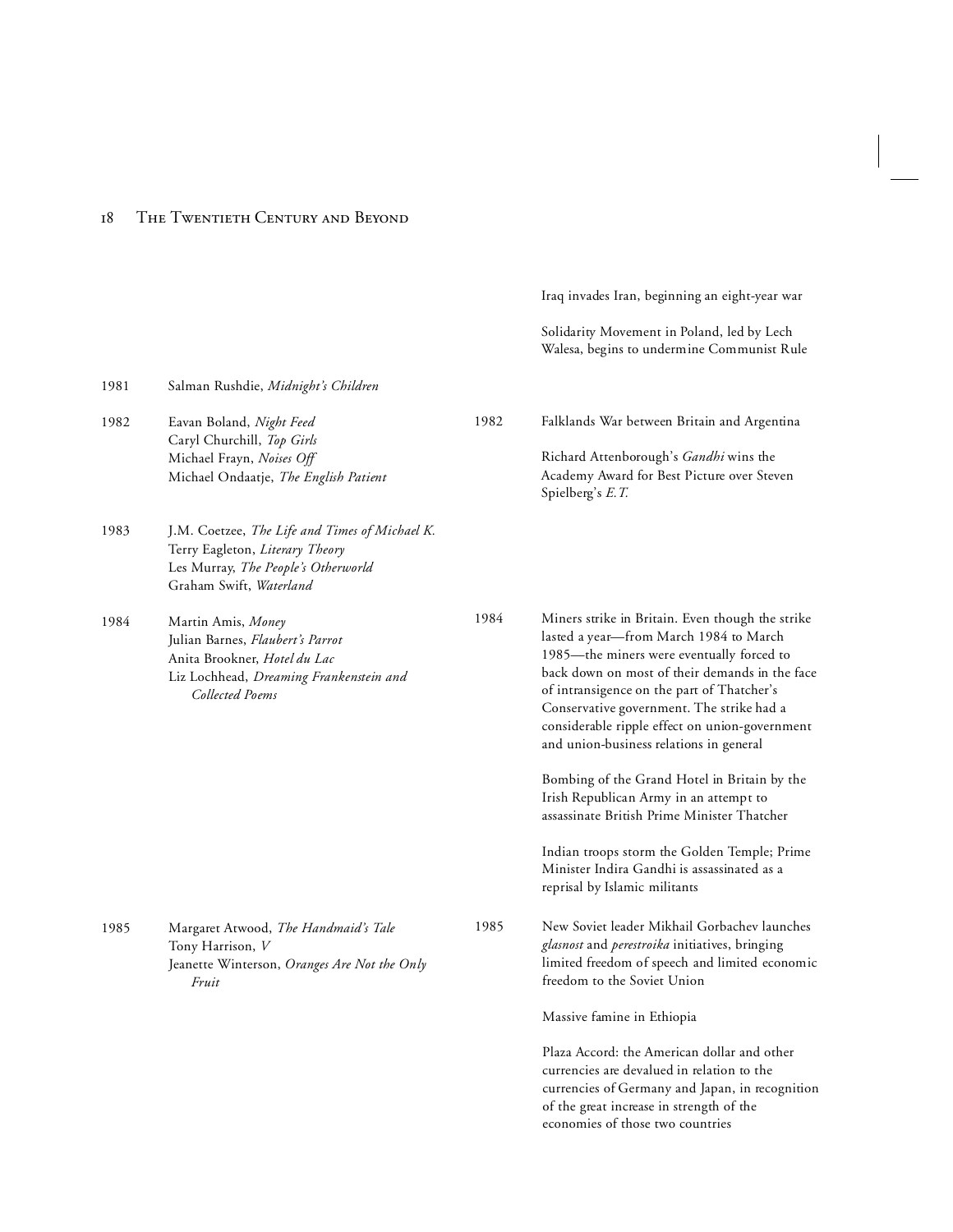| 1986 | Hanif Kureishi, My Beautiful Laundrette<br>Ngũgĩ wa Thiong'o, Decolonizing the Mind                                                                                                                                                                                                                                                                          | 1986 | Chernobyl nuclear disaster in the Soviet Union                                                                                                                                                                                                                                                                                                                                                                                                                                                                                                  |
|------|--------------------------------------------------------------------------------------------------------------------------------------------------------------------------------------------------------------------------------------------------------------------------------------------------------------------------------------------------------------|------|-------------------------------------------------------------------------------------------------------------------------------------------------------------------------------------------------------------------------------------------------------------------------------------------------------------------------------------------------------------------------------------------------------------------------------------------------------------------------------------------------------------------------------------------------|
| 1987 | Bruce Chatwin, The Songlines<br>Roddy Doyle, The Commitments (first volume<br>of The Barrydown Trilogy, completed in<br>1991 with the publication of The Van)<br>Carol Ann Duffy, Selling Manhattan<br>Jeanette Winterson, The Passion                                                                                                                       |      |                                                                                                                                                                                                                                                                                                                                                                                                                                                                                                                                                 |
| 1988 | David Lodge, Nice Work<br>Salman Rushdie, The Satanic Verses                                                                                                                                                                                                                                                                                                 | 1988 | Soviet army withdraws from Afghanistan                                                                                                                                                                                                                                                                                                                                                                                                                                                                                                          |
| 1989 | Martin Amis, London Fields<br>Julian Barnes, A History of the World in 101/2<br>Chapters<br>Kazuo Ishiguro, The Remains of the Day<br>Grace Nichols, Lazy Thoughts of a Lazy Woman,<br>and Other Poems                                                                                                                                                       | 1989 | Iran's leader Ayatollah Khomeini issues a fatwa<br>against Salman Rushdie after the publication of<br>The Satanic Verses<br>Freedom of Speech Movement in China is<br>brutally suppressed in Beijing's Tiananmen<br>Square as troops attack demonstrators, with<br>estimates of the number killed ranging from 500<br>to more than 5,000<br>Communist governments overthrown in Poland,<br>Hungary, East Germany, Czechoslovakia,<br>Bulgaria, and Romania as the former "East<br>Bloc" of Communist regimes crumbles with<br>astonishing speed |
| 1990 | A.S. Byatt, Possession                                                                                                                                                                                                                                                                                                                                       |      |                                                                                                                                                                                                                                                                                                                                                                                                                                                                                                                                                 |
| 1991 | Pat Barker, Regeneration (first of trilogy of First<br>World War novels, completed in 1995 with<br>the publication of The Ghost Road)<br>Alan Bennett, The Madness of George III<br>Linton Kwesi Johnson, Tings an' Times<br>Jackie Kay, The Adoption Papers<br>Medbh McGuckian, Marconi's Cottage<br>Ben Okri, The Famished Road<br>Tim Winton, Cloudstreet | 1991 | Lithuania, Latvia, and Estonia declare indepen-<br>dence, and are soon followed by other republics.<br>By the end of the year, Russia has declared the<br>Soviet Union to be no longer in existence, and<br>the Communist Party in Russia is disbanded<br>Iraq's invasion of Kuwait triggers the "Gulf<br>War," in which American and allied forces<br>defeat Saddam Hussein's army but do not<br>attempt to remove him from power or to take<br>over the entire country<br>Repeal of the apartheid laws in South Africa                        |
| 1993 | Roddy Doyle, Paddy Clarke Ha Ha Ha<br>Carol Ann Duffy, Mean Time<br>Vikram Seth, A Suitable Boy                                                                                                                                                                                                                                                              | 1993 | Czechoslovakia peacefully separates into the<br>Czech Republic and Slovakia                                                                                                                                                                                                                                                                                                                                                                                                                                                                     |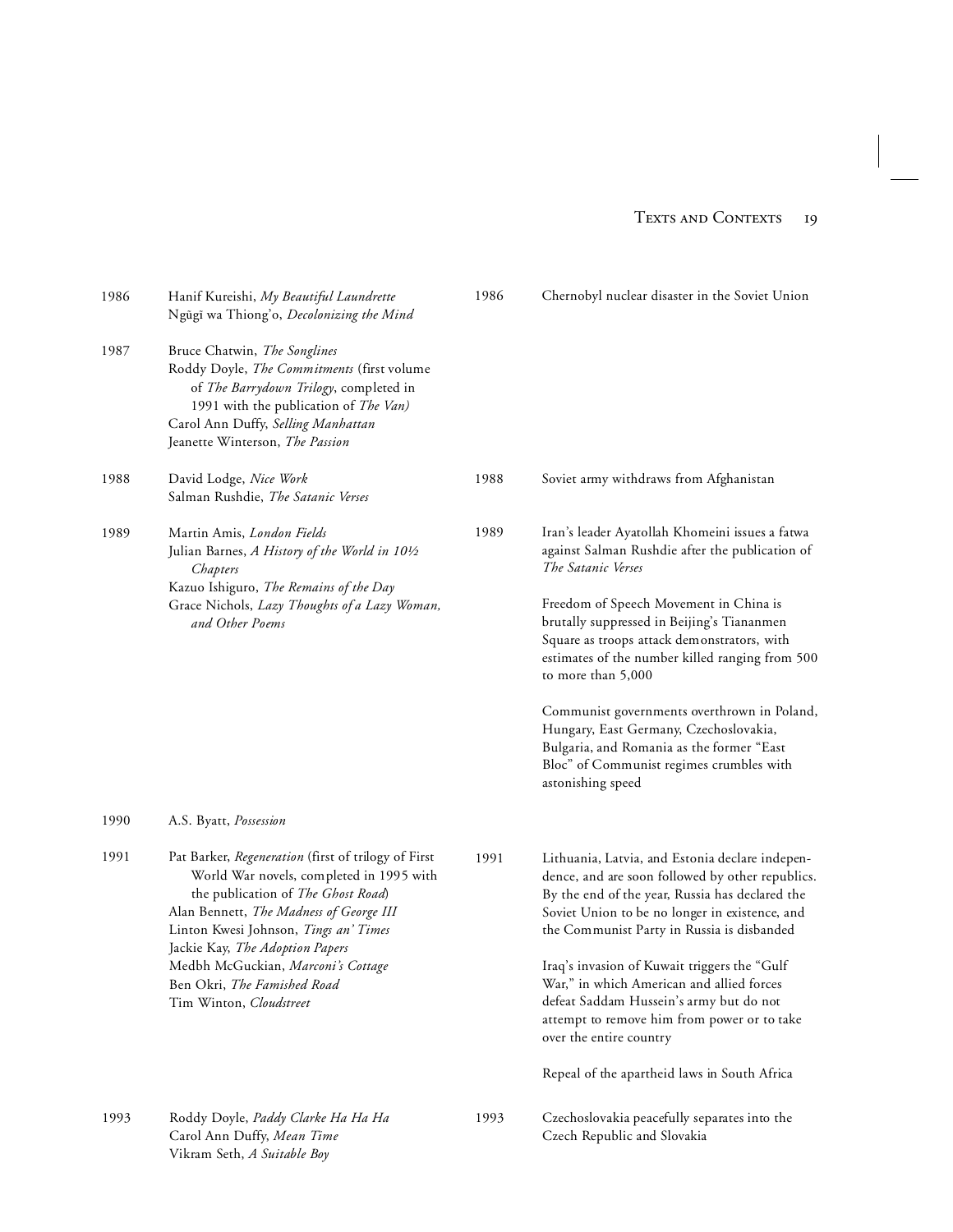### 20 THE TWENTIETH CENTURY AND BEYOND

|      | Tom Stoppard, Arcadia<br>Irvine Welsh, Trainspotting                                    |      | Arab-Islamist terrorists explode a car bomb in<br>the parking garage of the World Trade Center<br>in New York, killing six people                                                                                                                                        |
|------|-----------------------------------------------------------------------------------------|------|--------------------------------------------------------------------------------------------------------------------------------------------------------------------------------------------------------------------------------------------------------------------------|
|      |                                                                                         |      | Number of deaths from AIDS in the developed<br>world peaks, with over 40,000 dying in the US<br>alone; among the victims are tennis great Arthur<br>Ashe and ballet legend Rudolf Nureyev                                                                                |
|      |                                                                                         | 1994 | Nelson Mandela becomes President of South<br>Africa following the country's first fully free<br>elections                                                                                                                                                                |
|      |                                                                                         |      | Small United Nations peacekeeping force in<br>Rwanda is unable to prevent genocide;<br>approximately 800,000 die in a government-<br>sanctioned killing spree by members of the<br>majority Hutu group, attempting to exterminate<br>members of the minority Tutsi group |
|      |                                                                                         |      | Channel tunnel ("Chunnel") opens, connecting<br>Britain and France                                                                                                                                                                                                       |
|      |                                                                                         |      | Fighting intensifies in the Balkans, especially in<br>Bosnia, where Serbian forces engage in "ethnic<br>cleansing" of the Muslim population                                                                                                                              |
| 1995 | Rohinton Mistry, A Fine Balance                                                         | 1995 | American anti-government terrorist Timothy<br>McVeigh bombs the Federal Building in<br>Oklahoma City, killing 168 and injuring over<br>800                                                                                                                               |
| 1996 | Roddy Doyle, The Woman Who Walked into<br>Doors<br>Helen Fielding, Bridget Jones' Diary |      |                                                                                                                                                                                                                                                                          |
| 1997 | Graham Swift, Last Orders<br>Bernardine Evaristo, Lara<br>Ian McEwan, Enduring Love     | 1997 | Tony Blair leads "New Labour" to victory and<br>becomes Prime Minister                                                                                                                                                                                                   |
|      | Conor McPherson, The Weir<br>J.K. Rowling, Harry Potter and the Philosopher's           |      | Princess Diana dies in a car crash in Paris                                                                                                                                                                                                                              |
|      | Stone<br>Arundhati Roy, The God of Small Things                                         |      | Britain cedes Hong Kong to China                                                                                                                                                                                                                                         |
|      | Will Self, Great Apes                                                                   |      | Scotland Act creates a new Scottish Parliament<br>(a parallel Welsh Assembly is created the<br>following year)                                                                                                                                                           |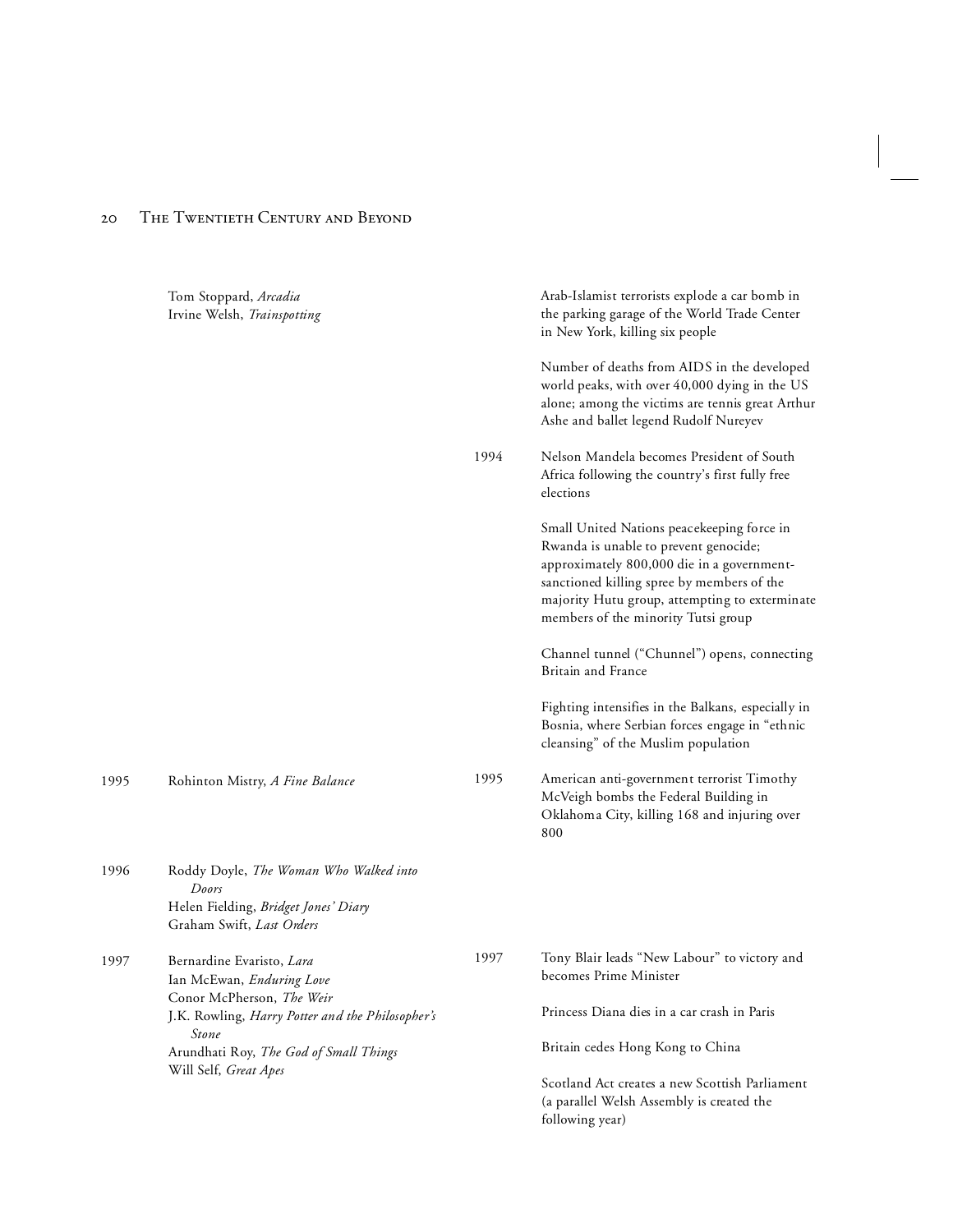Kyoto Protocol on climate change opened for

signature

1998 John Bayley, *Iris* Michael Frayn, *Copenhagen* Seamus Heaney, *Beowulf*  Ted Hughes, *Birthday Letters* 2000 Zadie Smith, *White Teeth* 2001 Peter Carey, *True History of the Kelly Gang* Ian McEwan, *Atonement* 1998 Good Friday Agreement is approved through referendums both in Northern Ireland and in the Republic of Ireland, bringing an end to the long-standing conflict 1999 Land seizures and other repressive measures by Zimbabwean President Robert Mugabe set off a wave of protest, both within the country and worldwide Maastricht Treaty creates a European Monetary Union World population surpasses six billion 2000 Worldwide Millennium celebrations: Britain marks the Millennium with the openings of the Millennium Dome, the Tate Modern Gallery, and the Millennium Bridge in London Vladimir Putin elected President of Russia Weeks of delay follow the United States's presidential election as votes are recounted and arguments made in court before the Supreme Court finally declares George W. Bush the winner over Al Gore 2001 Terrorist group Al Qaeda launches attacks in New York and Washington on 11 September, killing over 2,000 and sparking a wave of antiterrorist activity worldwide United States, Britain, and allied countries overthrow the Taliban government in Afghanistan, in retaliation for their harboring Al Qaeda terrorists Netherlands becomes the world's first country to recognize same-sex marriage; by the end of 2005, Belgium, Canada, South Africa, and Spain pass similar legislation Race-based conflict in Bradford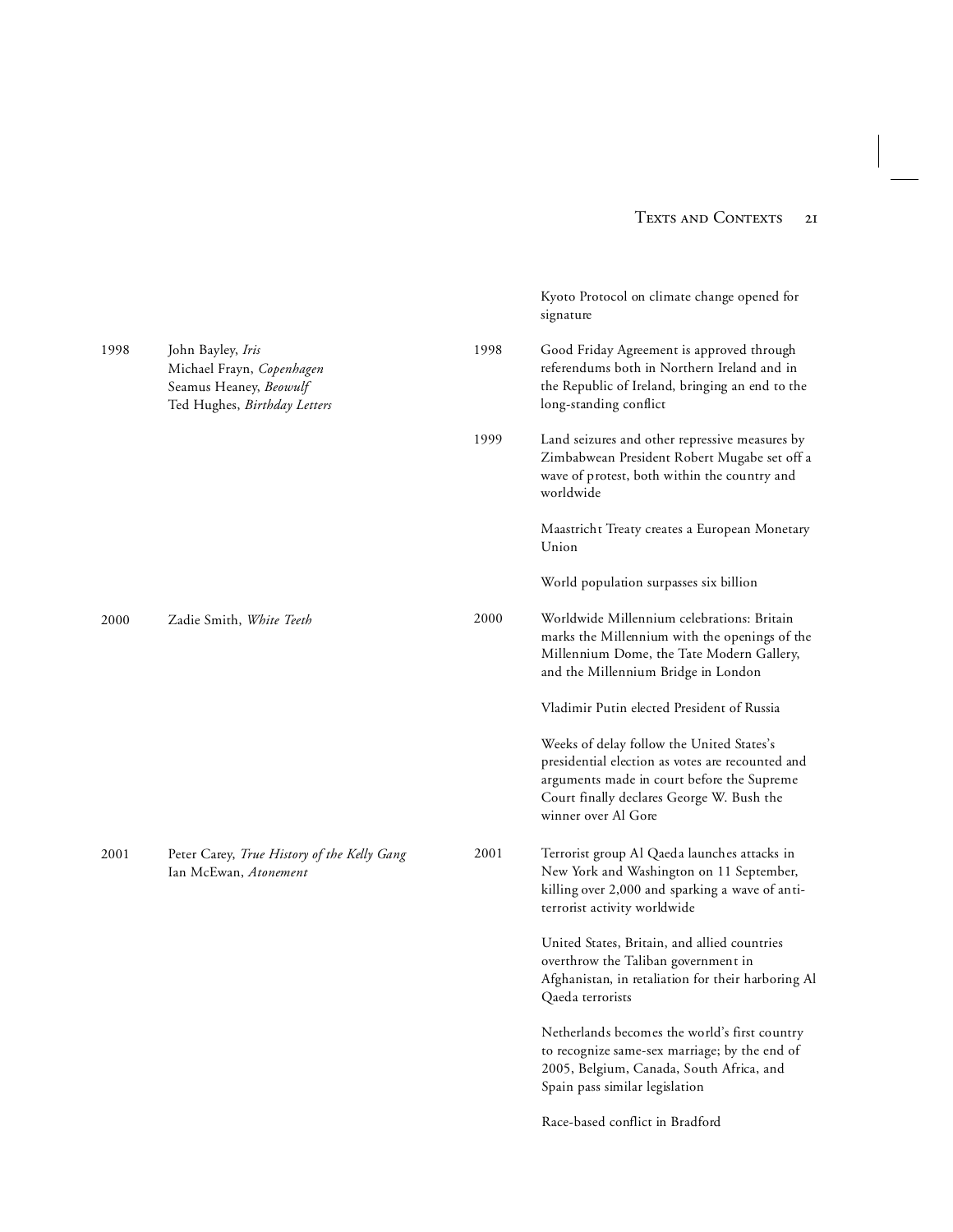### 22 THE TWENTIETH CENTURY AND BEYOND

2005

2006 John Banville, *The Sea*

|      |                                                                                                                                            | 2002 | Terrorist attacks in Bali, Indonesia, kill 202<br>people (including 88 Australians) and injure<br>hundreds more                                                                                                                                                                                                                                                                                                                                                            |
|------|--------------------------------------------------------------------------------------------------------------------------------------------|------|----------------------------------------------------------------------------------------------------------------------------------------------------------------------------------------------------------------------------------------------------------------------------------------------------------------------------------------------------------------------------------------------------------------------------------------------------------------------------|
|      |                                                                                                                                            | 2003 | United States and Britain launch war against<br>Iraq, allegedly over the issue of Iraq having<br>concealed "weapons of mass destruction."<br>Initially, the allied forces were able to take<br>control of the full country quickly. An extended<br>search revealed no evidence of "weapons of mass<br>destruction," however, and a growing<br>insurgency against the occupying forces made a<br>mockery of American President Bush's early<br>"mission accomplished" boast |
|      |                                                                                                                                            | 2003 | Terrorist attacks in Madrid kill 191 and injure<br>over 2,000                                                                                                                                                                                                                                                                                                                                                                                                              |
| 2004 | Alan Hollinghurst, The Line of Beauty<br>Colm Tóibín, The Master                                                                           | 2004 | Tsunami in the Indian Ocean kills<br>approximately 250,000                                                                                                                                                                                                                                                                                                                                                                                                                 |
| 2005 | Tim Crouch, An Oak Tree<br>Carol Ann Duffy, Rapture<br>Kazuo Ishiguro, Never Let Me Go<br>Ian McEwan, Saturday<br>Alice Oswald, Woods etc. | 2005 | Terrorist attacks in London kill 52 and injure<br>over 700                                                                                                                                                                                                                                                                                                                                                                                                                 |
|      |                                                                                                                                            |      | China ends its practice of pegging the yuan to<br>the value of the US dollar, in recognition of the<br>great increase in the strength of its economy                                                                                                                                                                                                                                                                                                                       |
|      |                                                                                                                                            |      | Annual number of AIDS-related deaths in<br>Africa exceeds 2,000,000 for the first time; HIV<br>infection rates in several African countries<br>exceed 30% of the adult population                                                                                                                                                                                                                                                                                          |
| 2006 | John Banville, The Sea<br>Alice Munro, The View from Castle Rock<br>Colm Tóibín, Mothers and Sons                                          | 2006 | Number killed in the government-sponsored<br>violence in Darfur, Sudan, exceeds 400,000;<br>world-wide efforts to end the genocide continue<br>to be frustrated                                                                                                                                                                                                                                                                                                            |
|      |                                                                                                                                            |      | Alarm grows over global warming as 2005 is<br>declared to have tied 2002 as the second-<br>warmest year ever. (The warmest years in order<br>since reliable records began to be kept in the<br>mid-nineteenth century are, in order, 1998,<br>2002/2005, 2003, 2004, 2006.) Studies report<br>that the world's polar ice caps may be melting at<br>three times the rate previously thought                                                                                 |